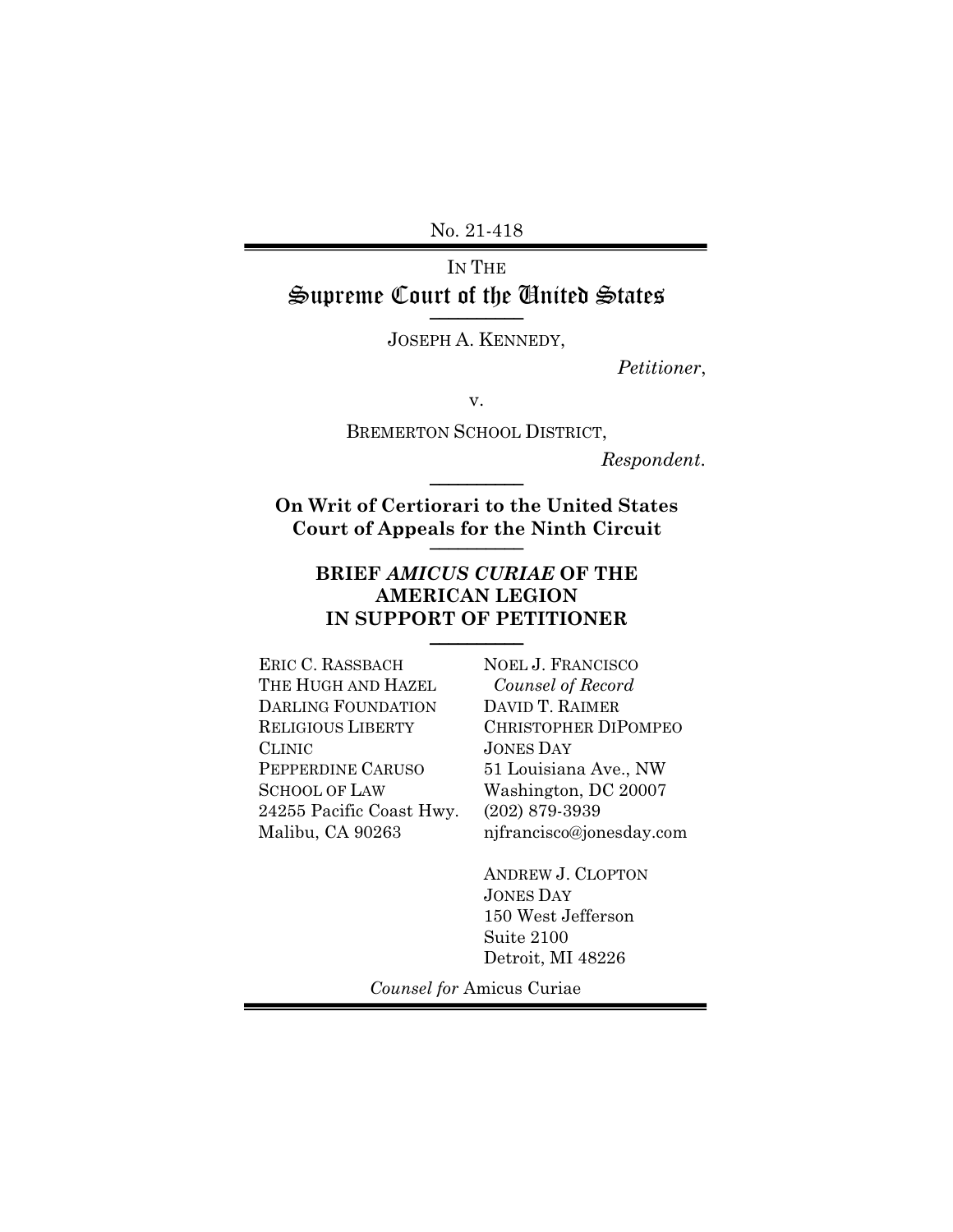# **TABLE OF CONTENTS**

|    |    |    | Page                                                                                                                                                                          |  |
|----|----|----|-------------------------------------------------------------------------------------------------------------------------------------------------------------------------------|--|
|    |    |    |                                                                                                                                                                               |  |
|    |    |    | INTEREST OF THE AMICUS CURIAE 1                                                                                                                                               |  |
|    |    |    | INTRODUCTION AND SUMMARY                                                                                                                                                      |  |
|    |    |    |                                                                                                                                                                               |  |
| I. |    |    | THE COMPLEMENTARY RELIGION<br><b>CLAUSES BOTH PROHIBIT COERCION 3</b>                                                                                                         |  |
|    | А. |    | History and Tradition Show the<br><b>Religion Clauses Were Designed</b><br>to Prohibit Coercion and Promote                                                                   |  |
|    |    | 1. | At the Founding, Coercion<br>Constituted an Essential<br><b>Element of Religious</b>                                                                                          |  |
|    |    | 2. | Disestablishment in the States<br><b>Involved Removing Coercive</b><br>Laws and Allowing Freedom                                                                              |  |
|    |    | 3. | Congressional Debates Over<br>the Religion Clauses Focused                                                                                                                    |  |
|    |    | 4. | The Conduct of the Framers and<br><b>Subsequent Traditions Confirm</b><br>That Non-Coercive Religious<br><b>Expression Does Not Raise</b><br>Establishment Clause Concerns 12 |  |

i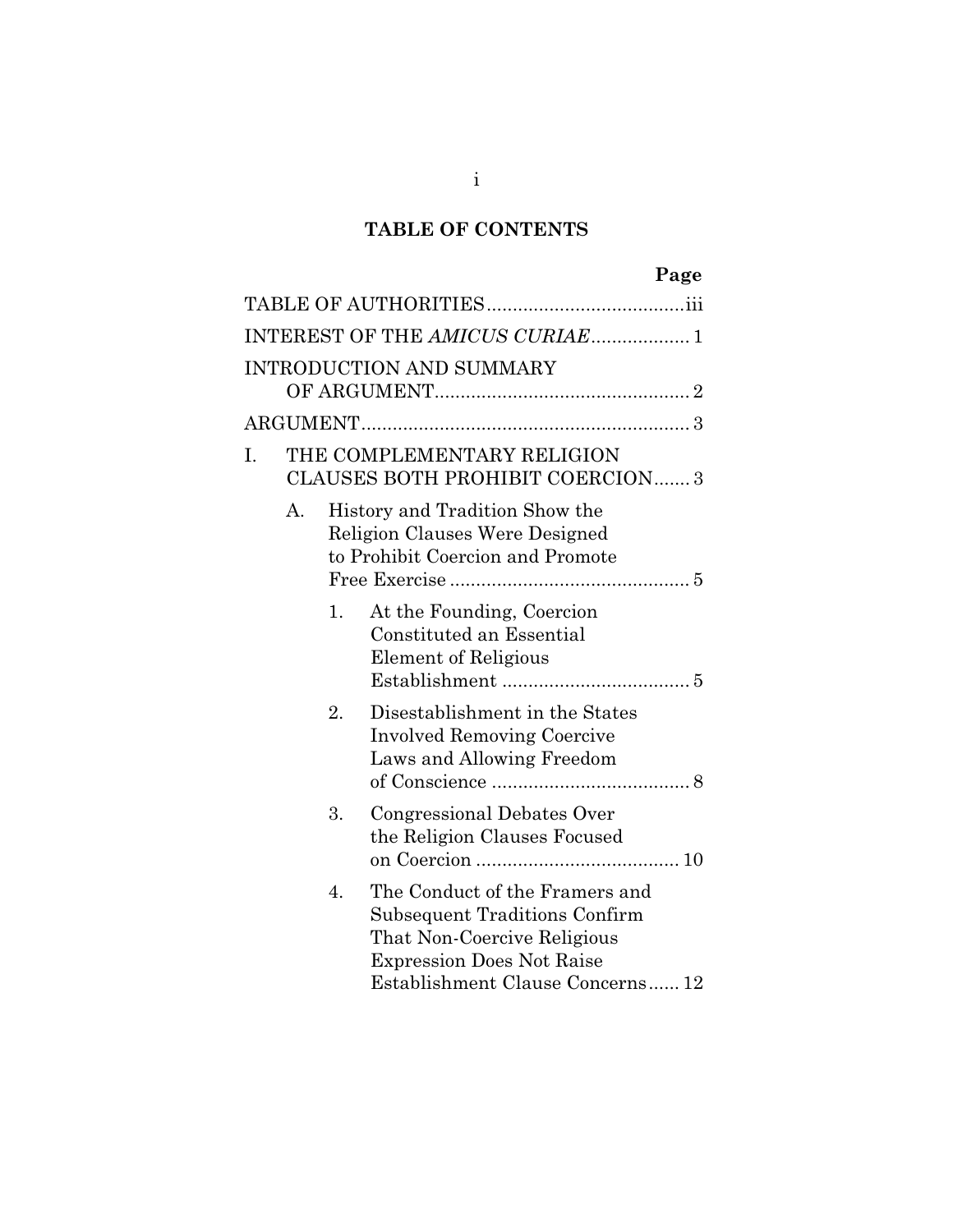# **TABLE OF CONTENTS**

# (continued)

| ×<br>×.<br>۰, |
|---------------|
|---------------|

|  | B. This Court's Precedent Supports |  |
|--|------------------------------------|--|
|  | This Complementary Understanding   |  |
|  |                                    |  |
|  | II. PRIVATE PRAYER BY GOVERNMENT   |  |
|  | <b>EMPLOYEES DOES NOT VIOLATE</b>  |  |
|  | THE ESTABLISHMENT CLAUSE 21        |  |
|  | III. FAILURE TO READ THE RELIGION  |  |
|  | <b>CLAUSES TO COMPLEMENT ONE</b>   |  |
|  | ANOTHER THREATENS IMPORTANT        |  |
|  |                                    |  |
|  |                                    |  |
|  |                                    |  |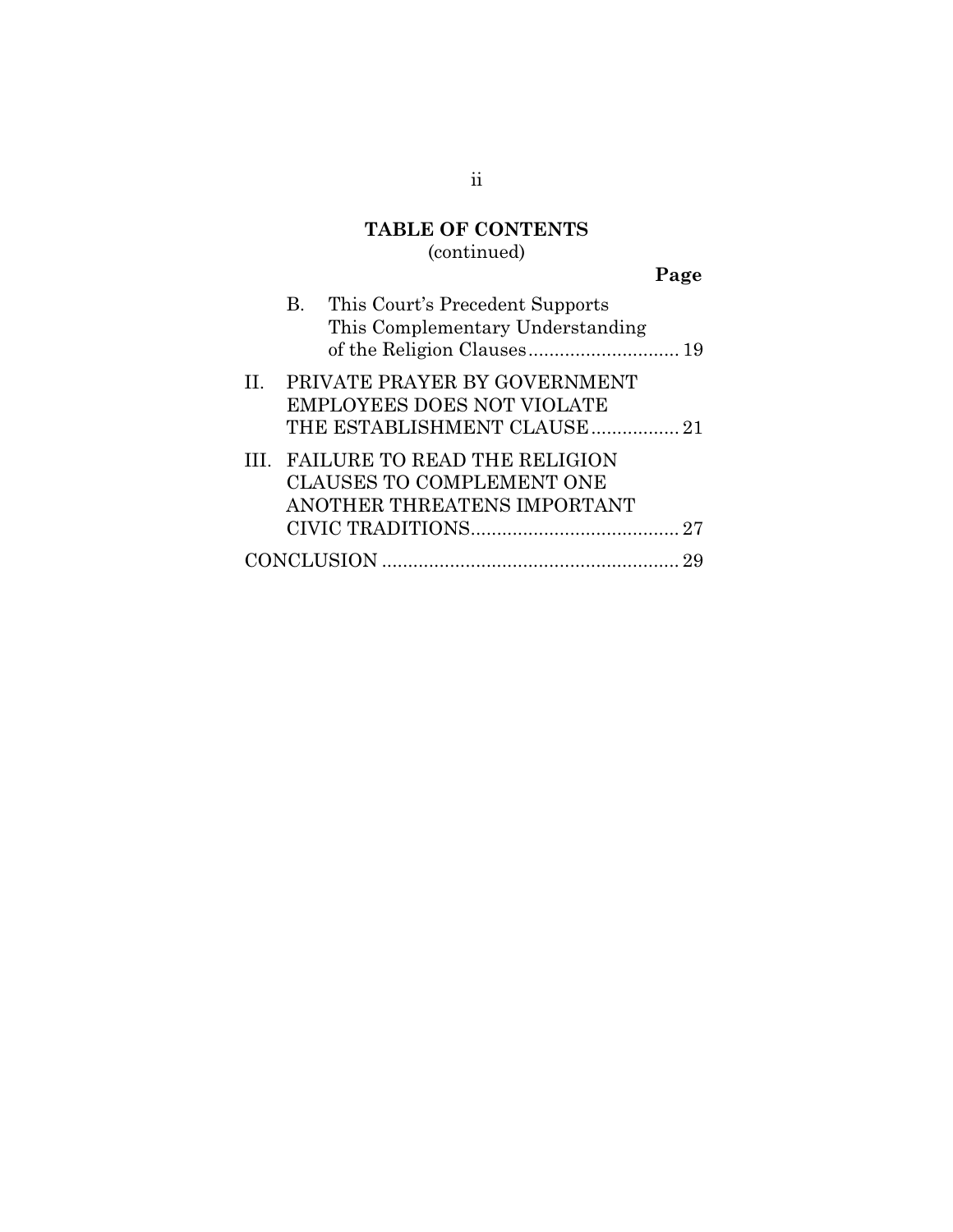**CASES**

#### **Page(s)**

### *Am. Jewish Congress v. Chicago*, 827 F.2d 120 (7th Cir. 1987) ................................ 22 *Am. Legion v. Am. Humanist Ass'n*, 139 S. Ct. 2067 (2019) ...................................*passim Bd. of Educ. of Westside Cmty. Sch. v. Mergens*, 496 U.S. 226 (1990) .............................................. 22 *Capitol Square Rev. & Advisory Bd. v. Pinette*, 515 U.S. 753 (1995) .............................................. 22 *Church of the Lukumi Babalu Aye, Inc. v. City of Hialeah*, 508 U.S. 520 (1993) ................................................ 4 *City of Boerne v. Flores*, 521 U.S. 507 (1997) .............................................. 10 *Cnty. of Allegheny v. Am. C.L. Union Greater Pittsburgh Chapter*, 492 U.S. 573 (1989) .............................................. 19 *Engel v. Vitale*, 370 U.S. 421 (1962) .............................. 4, 24, 25, 26 *Espinoza v. Mont. Dep't of Revenue*, 140 S. Ct. 2246 (2020) .............................. 12, 19, 20 *Everson v. Bd. of Ed.*, 330 U.S. 1 (1947) .......................................... 4, 9, 10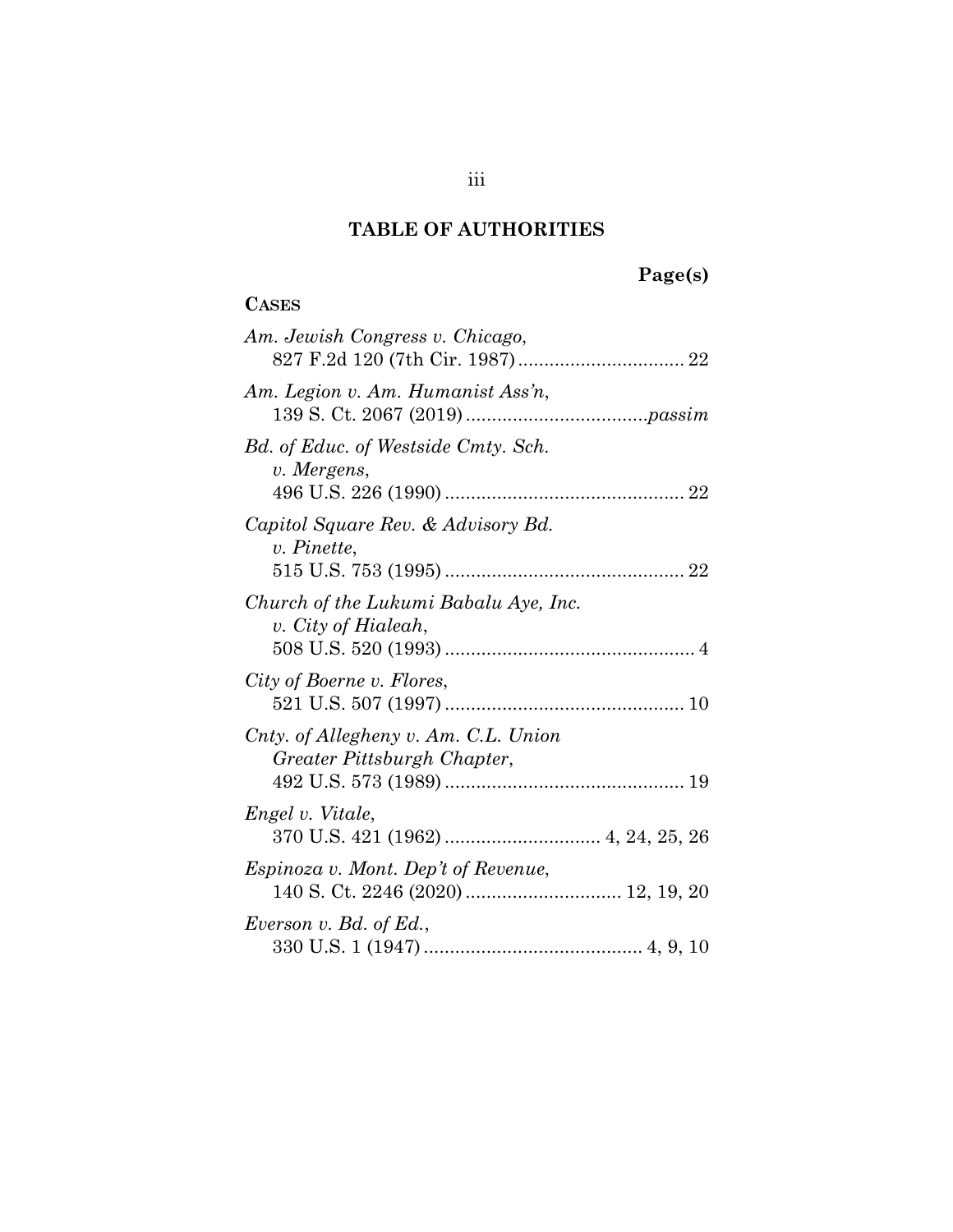### (continued)

iv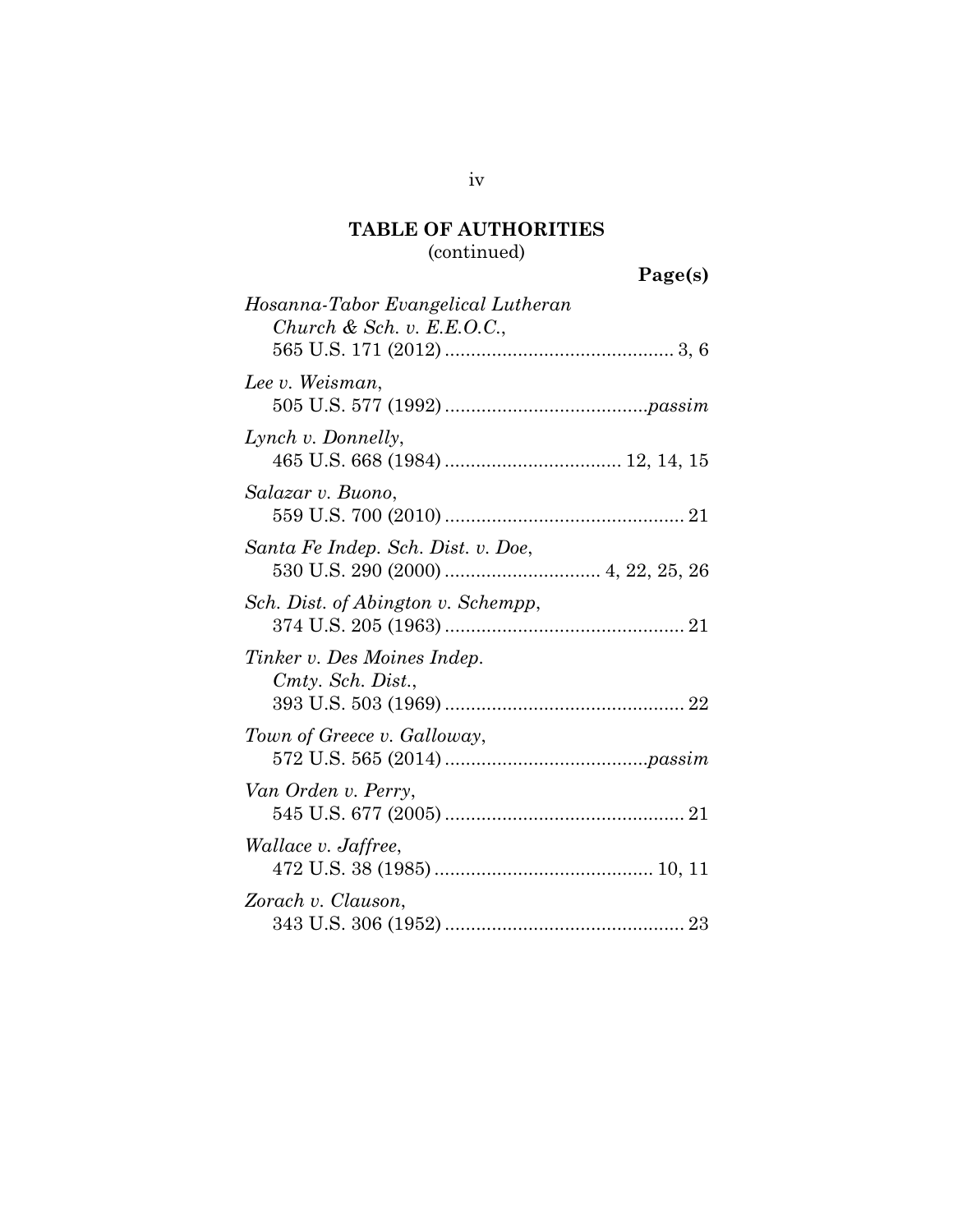### (continued)

**Page(s)**

| <b>CONSTITUTIONAL AND STATUTORY AUTHORITIES</b>                                                                       |
|-----------------------------------------------------------------------------------------------------------------------|
|                                                                                                                       |
|                                                                                                                       |
| Supremacy Act, 1534,                                                                                                  |
| <b>OTHER AUTHORITIES</b>                                                                                              |
| Act for Establishing Religious Freedom                                                                                |
| ADDRESS TO THE JOINT SESSION OF THE<br>107TH CONGRESS, SELECTED SPEECHES OF<br>PRESIDENT GEORGE W. BUSH, 2001-2008 17 |
| 1 ANNALS OF CONG. (J. Gales ed., 1789) 15                                                                             |
| 1 ANNALS OF CONG. (J. Gales ed., 1834) 10, 11                                                                         |
| D. CURRIE, THE CONSTITUTION IN CONGRESS:<br>THE FEDERALIST PERIOD 1789-1801                                           |
| 2 J. Elliot, Debates on the Federal                                                                                   |
| 3 J. Elliot, Debates on the Federal                                                                                   |
| 4 J. Elliot, <i>Debates</i> on the Federal                                                                            |
| <b>INAUGURAL ADDRESSES OF THE</b><br>PRESIDENTS OF THE UNITED STATES,                                                 |

v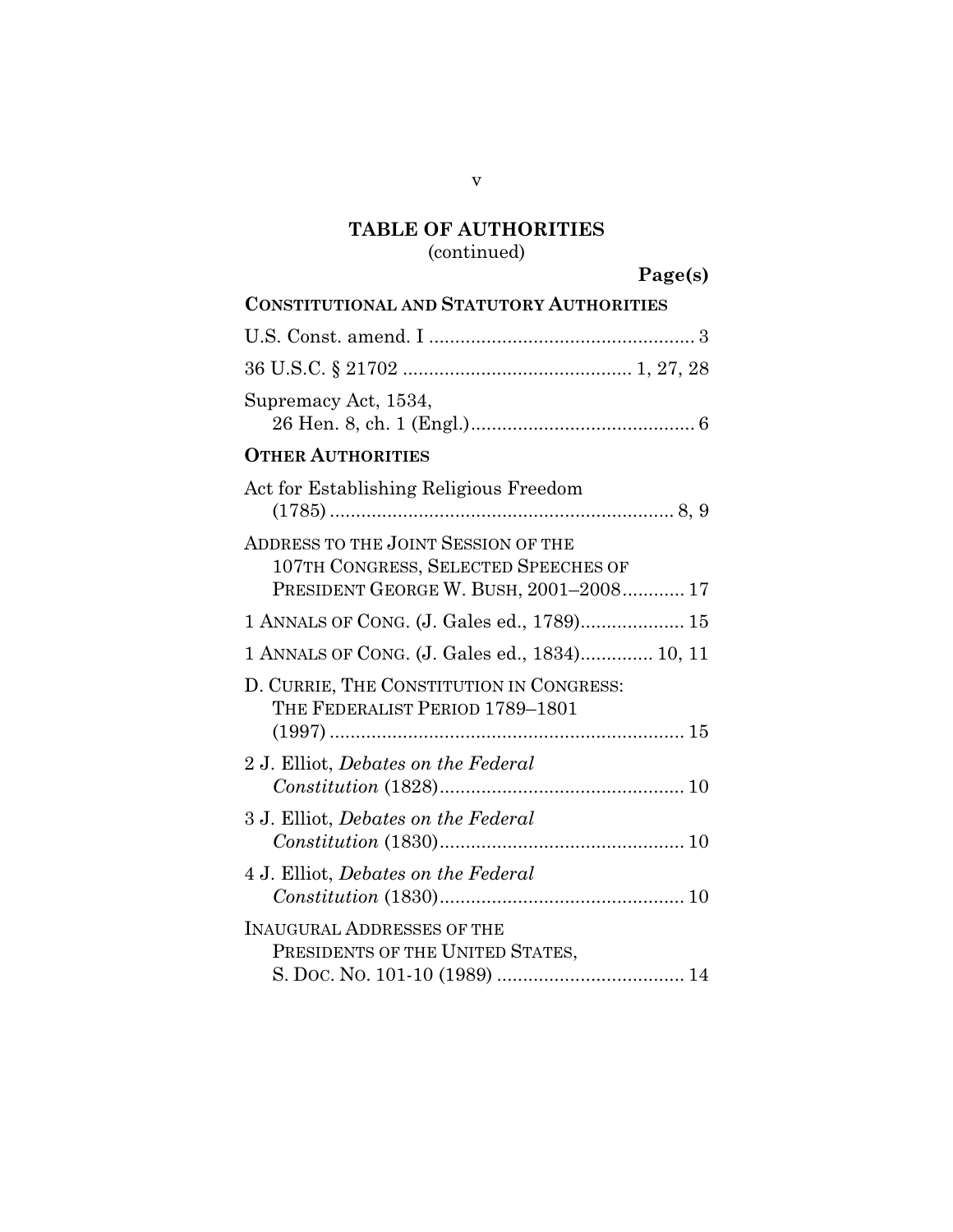### (continued)

| Page(s) |
|---------|
|---------|

| Letter of John Jay to Richard Law                                                                                                                                      |
|------------------------------------------------------------------------------------------------------------------------------------------------------------------------|
| Michael W. McConnell, Coercion: The<br>Lost Element of Establishment,<br>27 WM. & MARY L. REV. 933 (1986) 4, 7, 8                                                      |
| Michael W. McConnell, <i>Establishment</i><br>and Disestablishment at the Founding,<br>Part I: Establishment of Religion,<br>44 WM. & MARY L. REV. 2105 (2003) 6, 7, 9 |
| 1 MESSAGES AND PAPERS OF THE<br>PRESIDENTS, 1789-1897                                                                                                                  |
| President Franklin Delano Roosevelt,<br>Address to Cong. Asking That a<br>State of War Be Declared Between                                                             |
| Proclamation No. 250-Day of Mourning<br>for James A. Garfield (Sept. 22, 1881)  16                                                                                     |
| Religion and the Federal Government,<br>Part 2: Religion and the Founding of<br><i>the American Republic, LIBR. OF CONG</i> 13                                         |
| Remarks by President Biden on the<br>More than 500,000 American Lives                                                                                                  |
| René Reyes, The Mixed Blessings of<br>(Non) Establishment, 80 Alb. L. Rev.                                                                                             |

vi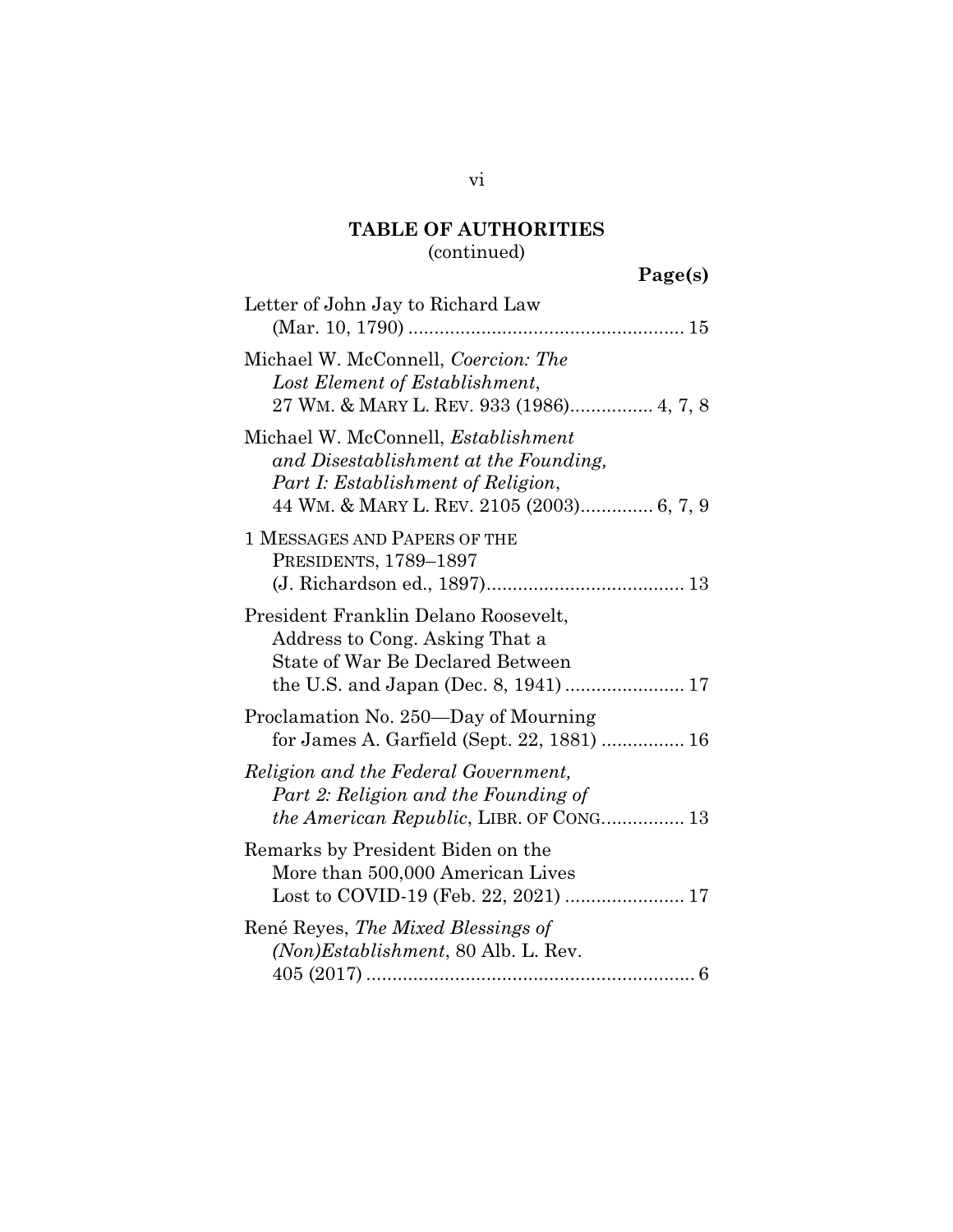# (continued)

| 4 THE DEBATES IN THE SEVERAL STATE<br>CONVENTIONS ON THE ADOPTION OF<br>THE FEDERAL CONSTITUTION                                  |
|-----------------------------------------------------------------------------------------------------------------------------------|
| 2 THE DOCUMENTARY HISTORY OF THE<br><b>SUPREME COURT OF THE UNITED STATES:</b><br>THE JUSTICES ON CIRCUIT, 1789–1800              |
| 2 THE DOCUMENTARY HISTORY OF THE<br><b>SUPREME COURT OF THE UNITED STATES:</b><br>THE JUSTICES ON CIRCUIT, 1790–1794              |
| 3 THE PAPERS OF THOMAS JEFFERSON, 18 JUNE<br>1779-30 SEPTEMBER 1780 (Princeton<br>University Press, Julian P. Boyd. ed., 1951) 14 |
| Transcript of President Abraham Lincoln's<br>Second Inaugural Address (1865) 16                                                   |
|                                                                                                                                   |
| C. WARREN, THE SUPREME COURT IN<br>UNITED STATES HISTORY (1922)  15                                                               |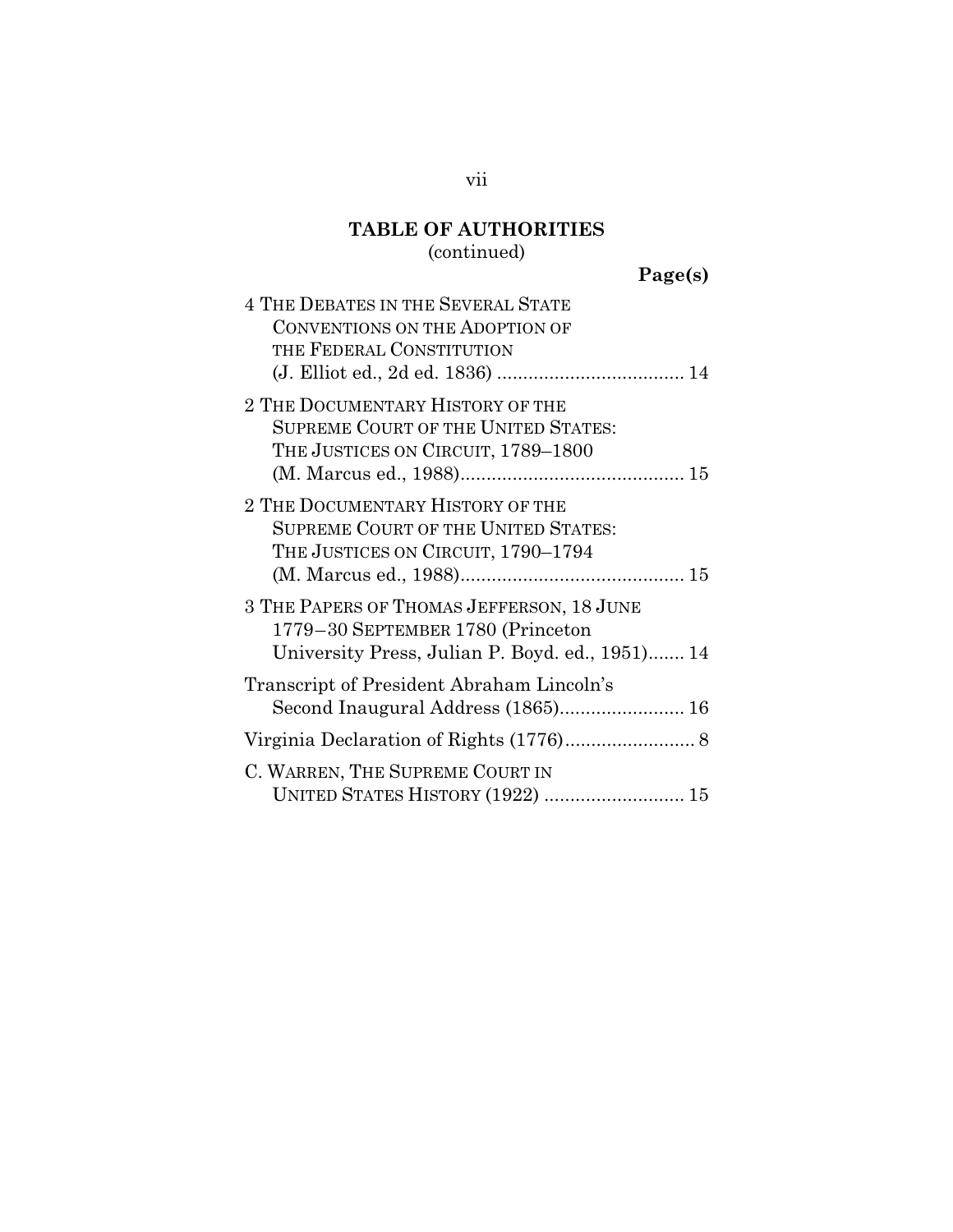#### **INTEREST OF THE** *AMICUS CURIAE***<sup>1</sup>**

Congress chartered The American Legion in 1919 as a patriotic veterans organization. *See* 36 U.S.C. § 21702. Focusing on service to veterans, servicemembers, and communities, the Legion evolved from a group of war-weary World War I veterans into one of the most influential civic organizations in the United States. Today, nearly 2 million men and women are members of the Legion in more than 13,000 local posts worldwide. Among its core values, the Legion sponsors youth programs that teach the rights, privileges, and responsibilities of citizenship, advocates for upholding and defending the Constitution, and seeks to honor veterans by paying perpetual respect for all past military sacrifices to ensure they are never forgotten by new generations. The Legion promotes these values in numerous ways, including by hosting Boys State programs, organizing memorial services, and maintaining veterans monuments across the country.

Because many of these activities and memorials incorporate religious imagery and expression, the Legion frequently defends them from legal challenges. Most recently, the Legion successfully defended the Bladensburg Peace Cross from an Establishment Clause challenge in *American Legion v. American Humanist Ass'n*, 139 S. Ct. 2067 (2019). And today it chooses to defend prayer because the Legion has long

1

<sup>&</sup>lt;sup>1</sup> No counsel for a party authored any portion of this brief or made any monetary contribution intended to fund its preparation or submission. All parties have consented to the filing of this brief.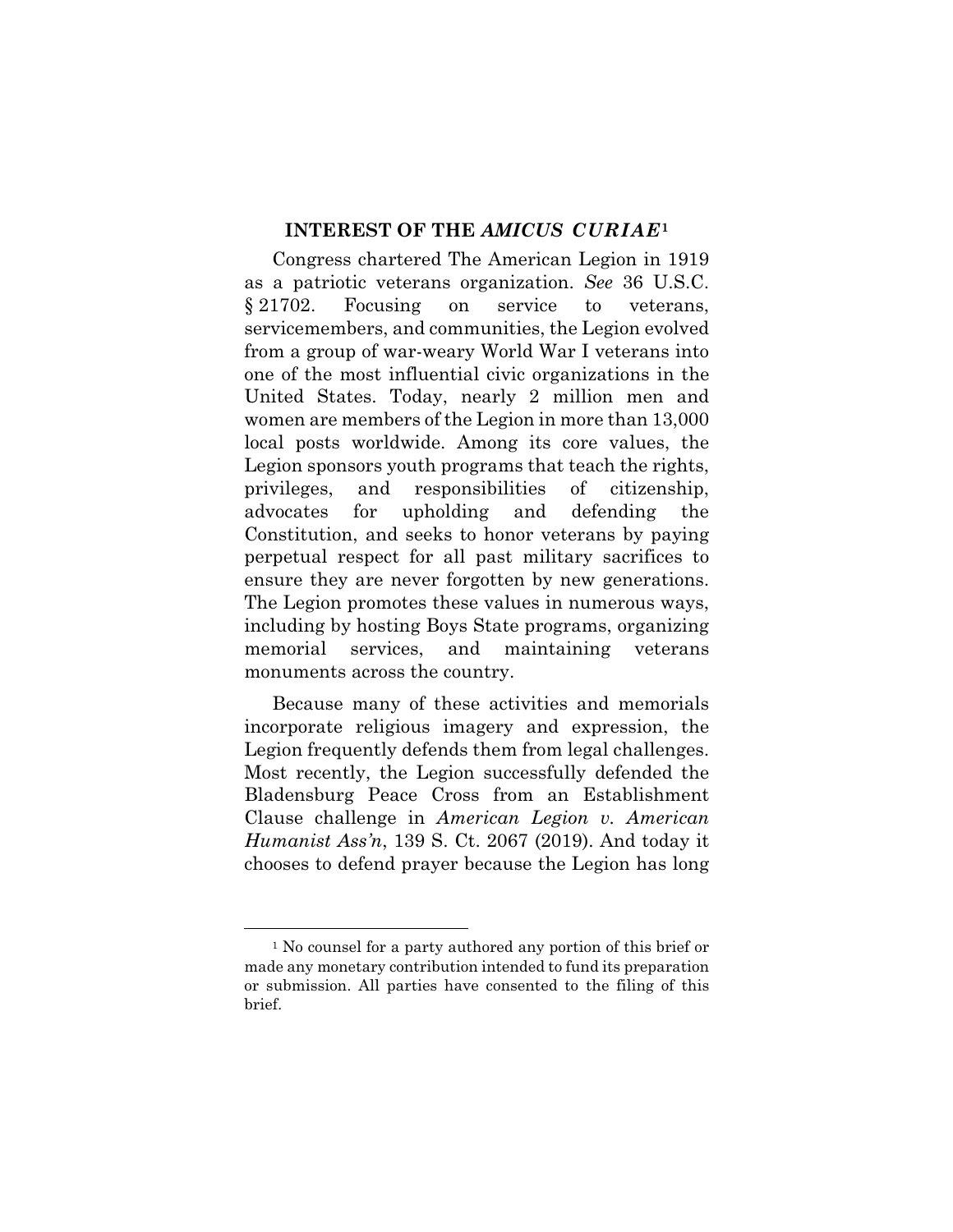encouraged invocations at its programs and events many of which are government-sponsored.

Religious expression plays an important role in our nation's longstanding traditions, acknowledging the role faith plays in the lives of many, especially those who gave the last full measure of devotion to this country. The perennial litigation against religious expression not only threatens to limit the role of religion in important traditions but also signals unlawful intolerance towards religious faith. As *amicus curiae*, the Legion maintains an interest in protecting the ability of governments to recognize the significance of its citizens' faiths and in ensuring that religious expression is not excluded from civic life.

#### **INTRODUCTION AND SUMMARY OF ARGUMENT**

The decision below rests on an interpretation of the Religion Clauses that pits the Establishment Clause against the Free Exercise Clause. According to the Ninth Circuit, the former "not only permit[s]," but in fact "*require*[*s*]," government entities to suppress speech protected by the latter. Pet.App.94 (O'Scannlain, J.). Specifically, the Ninth Circuit held that the Establishment Clause precludes a government employee from uttering a prayer on school property even assuming that employee "spoke as a private citizen." Pet.App.17. In doing so, "the opinion subverts the entire thrust of the Establishment Clause, transforming a *shield* for individual religious liberty into a *sword* for governments to defeat individuals' claims to Free Exercise." Pet.App.94 (O'Scannlain, J.).

The Ninth Circuit's conflicting conception of the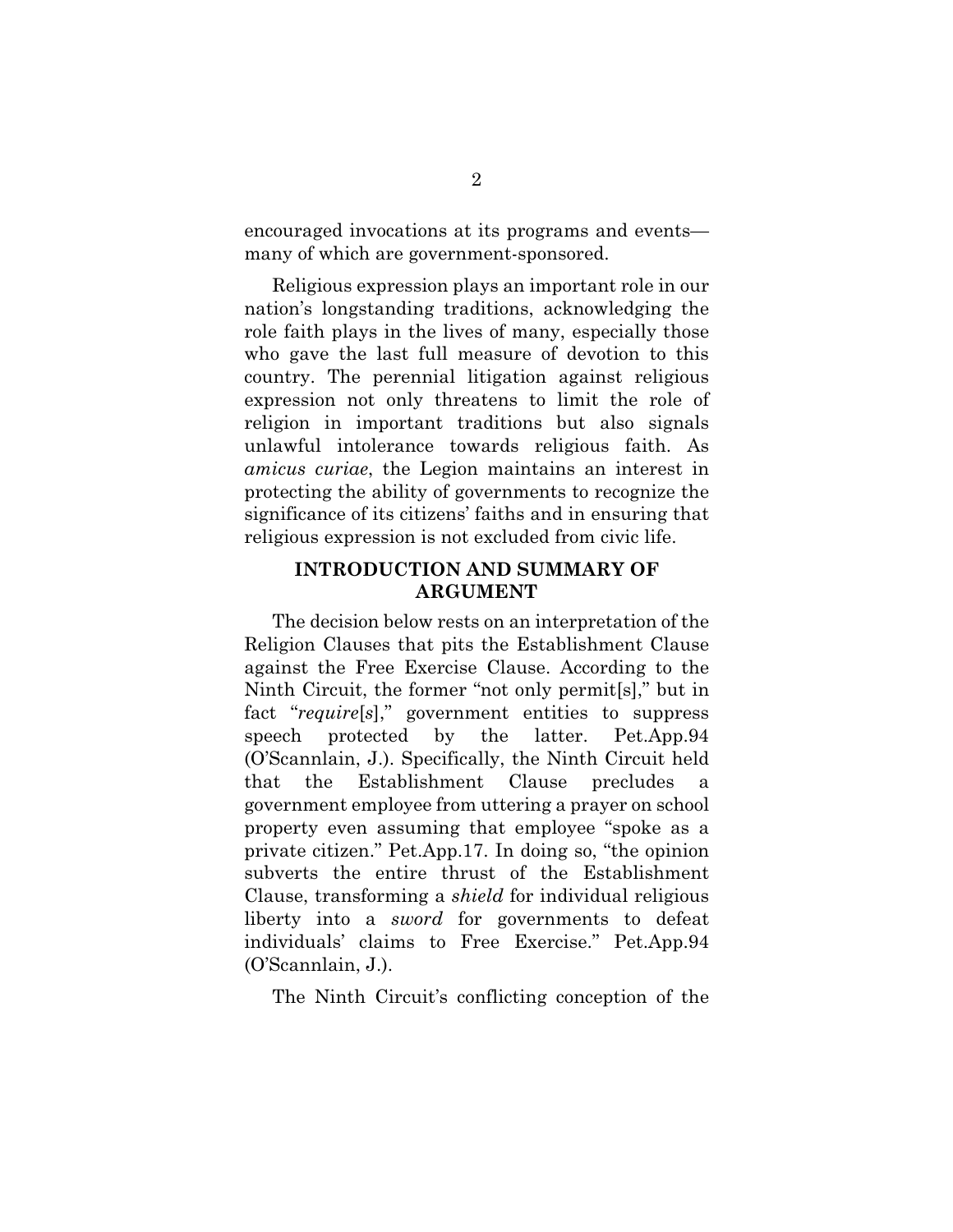Religion Clauses is unmoored from history and tradition. History teaches that in ratifying the Religion Clauses and disestablishing state churches, the Founders intended to combat coercion, not private religious expression. And traditions dating back to the Founding—and continuing to this day—show that the Religion Clauses have never been understood to be at war with one another. Rather, the Establishment Clause complements the Free Exercise Clause, with both Clauses working to ensure religious liberty.

This complementary construction of the Clauses centered on coercion—cures the "dangerous" conflict created by the Ninth Circuit's decision. Pet.App.109 (Ikuta, J.). It realigns the Religion Clauses, leaving room for religious expression in public life while protecting the liberty of those who choose not to participate. It preserves longstanding civic traditions, including those sponsored by the American Legion. And it makes this an easy case. The Religion Clauses tolerate invocations more overt than a private postgame prayer, in settings more public than the aftermath of a high-school football game, and by government officials more powerful than a part-time assistant football coach.

#### **ARGUMENT**

#### **I. THE COMPLEMENTARY RELIGION CLAUSES BOTH PROHIBIT COERCION**

The First Amendment provides in part that "Congress shall make no law respecting an establishment of religion, or prohibiting the free exercise thereof." U.S. Const. amend. I. Although the Court has sometimes referred to an "internal tension" between the clauses, *Hosanna-Tabor Evangelical*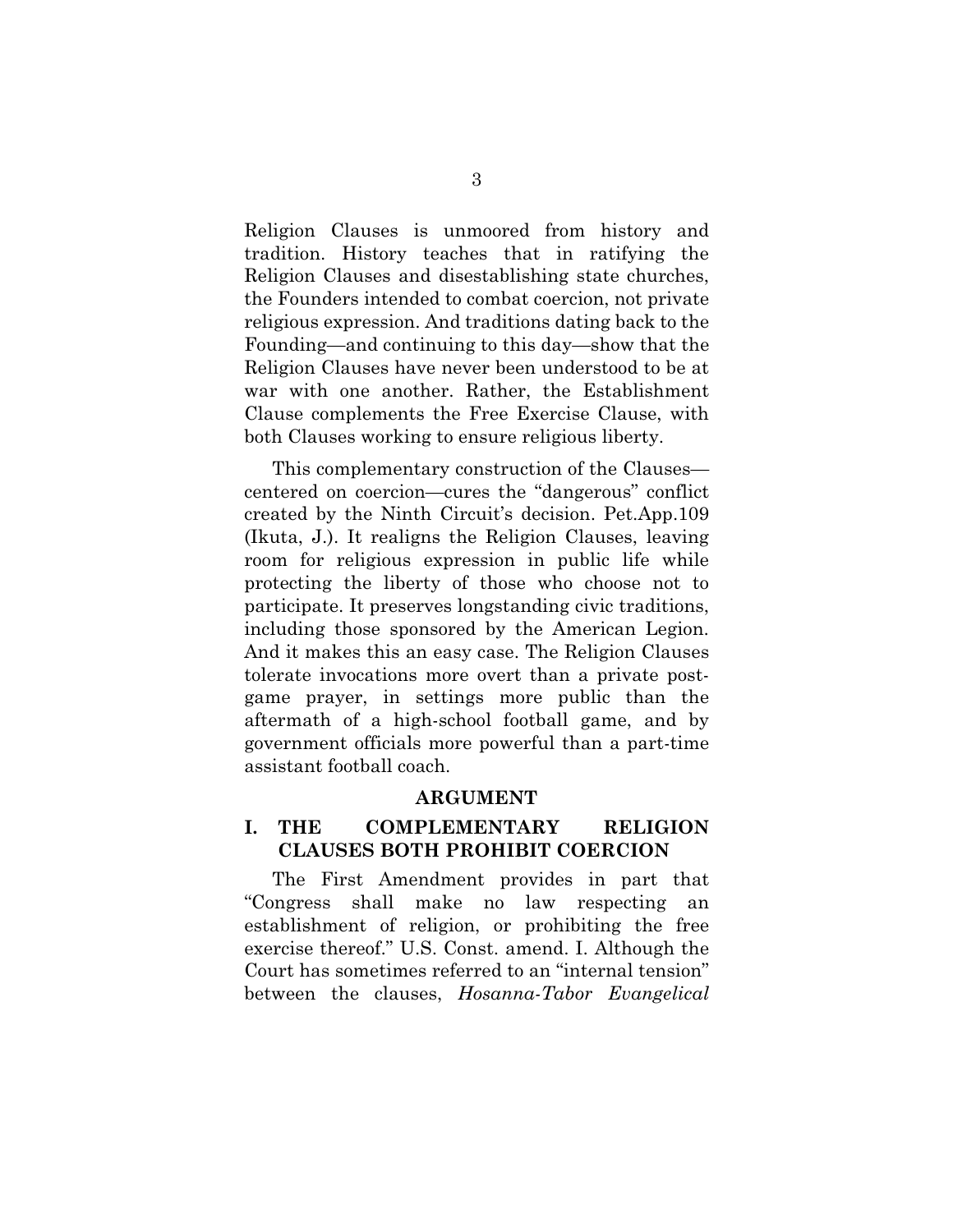*Lutheran Church & School v. E.E.O.C.*, 565 U.S. 171, 181 (2012) (quotation marks omitted), it has also recognized that "the common purpose of the Religion Clauses 'is to secure religious liberty.'" *Santa Fe Indep. Sch. Dist. v. Doe*, 530 U.S. 290, 313 (2000) (quoting *Engel v. Vitale*, 370 U.S. 421, 430 (1962)). These "complementary clauses" had "the same objective and were intended to provide the same protection against governmental intrusion on religious liberty." *Everson v. Bd. of Ed.*, 330 U.S. 1, 13, 15 (1947).

In this effort to preserve religious liberty, one common concern of the Clauses is ensuring freedom from government coercion in matters of religion. For example, the Free Exercise Clause protects liberty by prohibiting "laws that suppress religious belief or practice." *Church of the Lukumi Babalu Aye, Inc. v. City of Hialeah*, 508 U.S. 520, 523 (1993). And the Establishment Clause protects liberty by "guarantee[ing] that government may not coerce anyone to support or participate in religion or its exercise." *Lee v. Weisman*, 505 U.S. 577, 587 (1992); *id.* at 642 (Scalia, J. dissenting) (agreeing with majority regarding the prohibition on coercion); *see also* Michael W. McConnell, *Coercion: The Lost Element of Establishment*, 27 WM. & MARY L. REV. 933 (1986).

As the Legion has previously explained, this "liberty-focused" approach is consistent with "historical practices and understandings," *Town of Greece v. Galloway*, 572 U.S. 565, 576 (2014), which show that one attribute of an establishment of religion—and the primary evil the Establishment Clause was designed to address—was government coercion that, by its nature, negated religious liberty.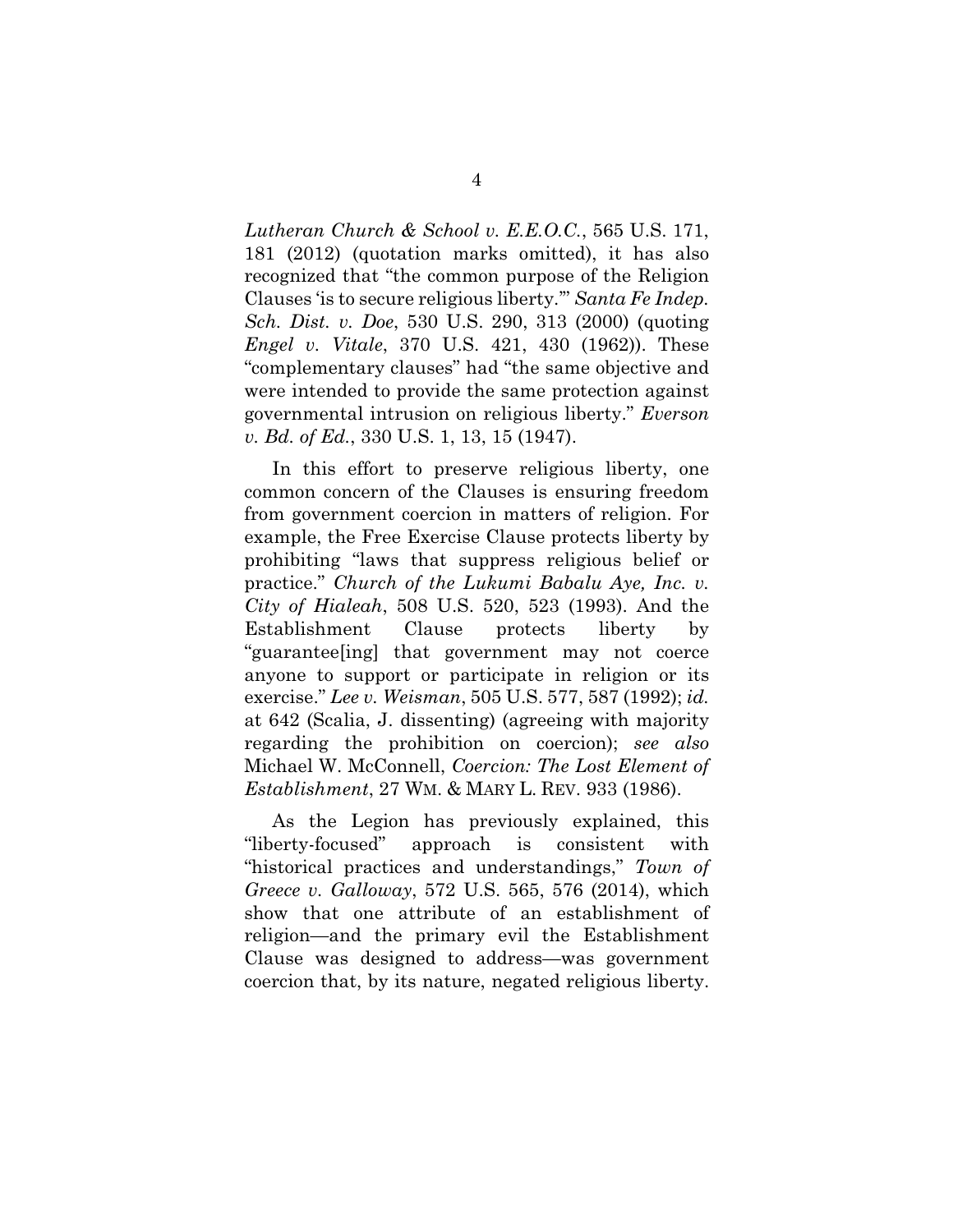Br. for the Petitioner, *Am. Legion*, 139 S. Ct. 2067 (No. 17-1717); *see also* Br. of United States, at 6–7, 18, *Lee v. Weisman*, 505 U.S. 577 (No. 90-1014). It also harmonizes the guarantees of the Establishment Clause with those of the Free Exercise Clause, which requires a tangible threat to liberty before constitutional rights are implicated.

This Court's precedent is also consistent with this complementary understanding of the Religion Clauses. Indeed, recent decisions regarding legislative prayer, monuments with religious symbols, and state aid to religious schools indicate that both Religion Clauses work to ensure freedom from government coercion.

### **A. History and Tradition Show the Religion Clauses Were Designed to Prohibit Coercion and Promote Free Exercise**

#### **1. At the Founding, Coercion Constituted an Essential Element of Religious Establishment**

The historical context in which the Religion Clauses were drafted demonstrate that they would not have been understood to prohibit invocations, let alone private invocations, by government officials. Simply put, an "establishment," whether in the Colonies or in England, coerced nonadherents to support a particular religion. *See Lee*, 505 U.S. at 640 (Scalia, J., dissenting) ("The coercion that was a hallmark of historical establishment of religion was coercion of religious orthodoxy and of financial support by force of law and threat of penalty."). The term would have been unrecognizable to the Framers if used to describe religious acts unaccompanied by threats of coercion.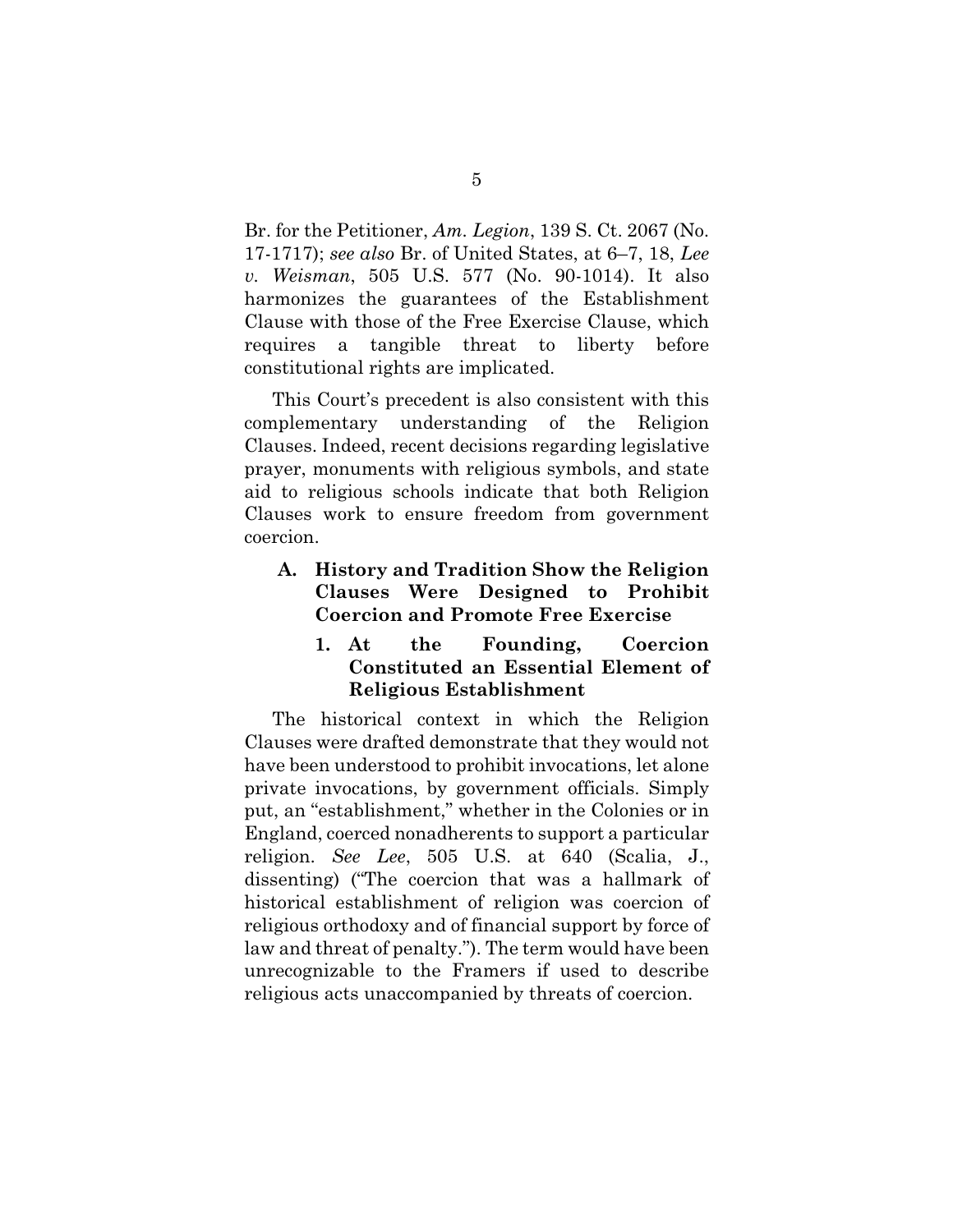The prohibition on the "establishment" of religion thus not only precludes the creation of a state church, but also the government coercion that was the hallmark of such institutions. For example, at the Founding, the British monarch was "the supreme head of the Church of England." Supremacy Act, 1534, 26 Hen. 8, ch. 1 (Engl.). As such, he had the authority "to repress and extirpate all errors, heresies, and other enormities and abuses," *id.*, and the power to appoint church high officials, *Hosanna-Tabor*, 565 U.S. at 182. Through the Acts of Uniformity, Parliament continually tightened its grip on religious expression, "limit[ing] service as a minister to those who formally assented to prescribed tenets and pledged to follow the mode of worship set forth in the Book of Common Prayer." *Id.* In addition to laws controlling appointments of church and civic leaders, England "prohibited unlicensed religious meetings" and "punished dissenters for engaging in religious worship." Michael W. McConnell, *Establishment and Disestablishment at the Founding, Part I: Establishment of Religion*, 44 WM. & MARY L. REV. 2105, 2113–14 (2003). Together, these laws restricted religious liberty through the twin evils of compelling one form of religious expression and prohibiting others.

The religious coercion pervasive in England was also present in colonial America. *Id.* at 2115. As in England, colonial establishments of religion were essentially "coercive." *See* René Reyes, *The Mixed Blessings of (Non)Establishment*, 80 Alb. L. Rev. 405, 411 (2017). For example, the Colony of Virginia passed the Diocesan Canons of 1661, which "constitute[d] a catalog of the essential legislative ingredients for an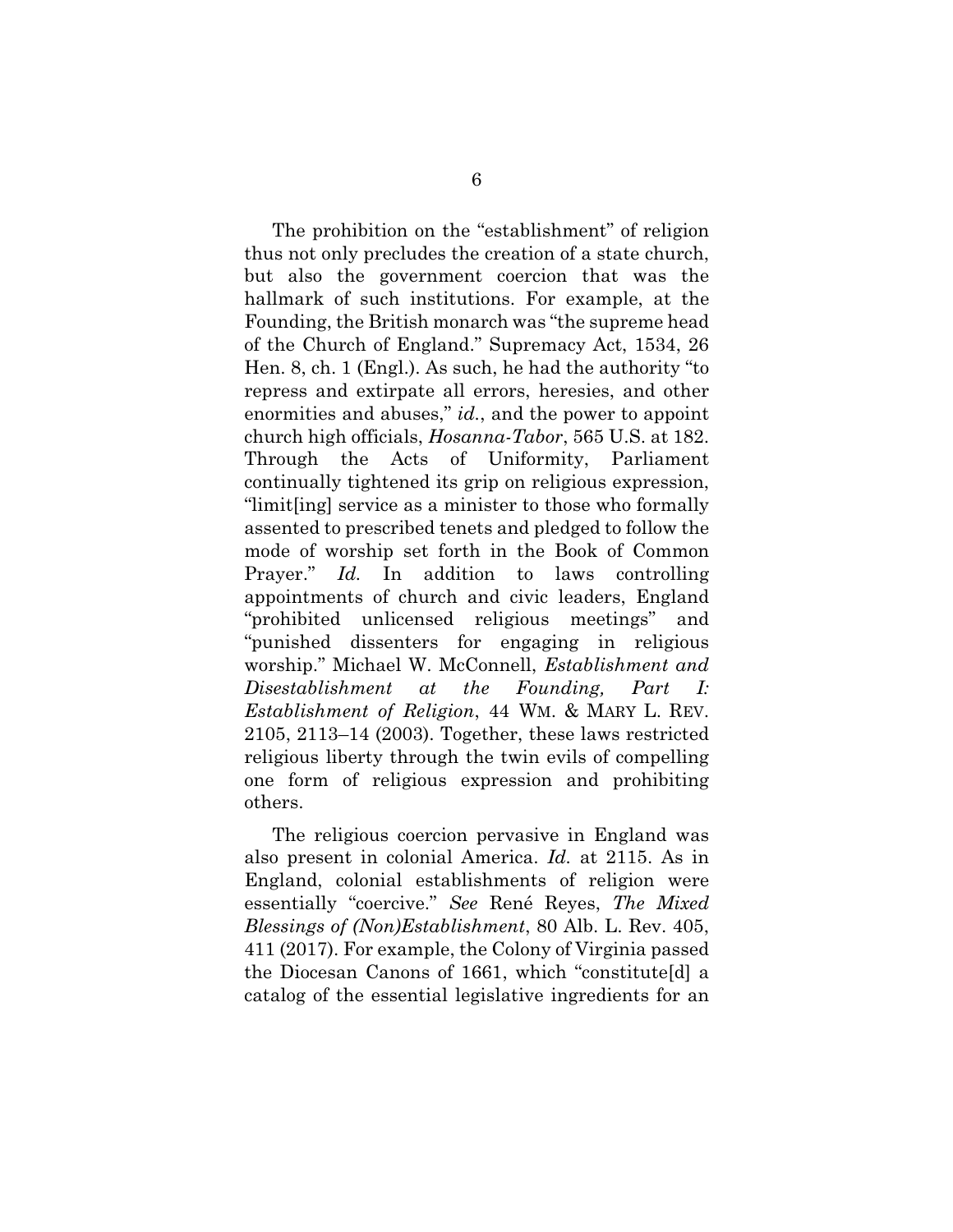established church." McConnell, *Establishment*, *supra*, at 2118. These laws "compelled religious observance, provided financial support for the ministry, controlled the selection of religious personnel, dictated the content of religious teaching and worship, vested certain civil functions in church officials, and imposed sanctions for the public exercise of religion outside of the established church." *Id.* at 2119.

In New England, "establishment had the same essential elements" as Virginia but "substituted a localized establishment based on the religious convictions of majorities in the various towns." *Id.* at 2121. All were "required to support, and perhaps to attend, religious worship," though within certain limits individuals were permitted to choose which one. *Id.* at 2124.

In short, in Colonies with established churches, as in England, the government "sought to compel adherence to one religion or, in some colonies, one of several religions, and . . . sought to restrain adherence to the others." McConnell, *Coercion*, *supra*, at 939. An establishment of religion was thus understood to be "the promotion and inculcation of a common set of beliefs through governmental authority," and "can be summarized in six categories: (1) control over doctrine, governance, and personnel of the church; (2) compulsory church attendance; (3) financial support; (4) prohibitions on worship in dissenting churches; (5) use of church institutions for public functions; and (6) restriction of political participation to members of the church." McConnell, *Establishment*, *supra*, at 2131.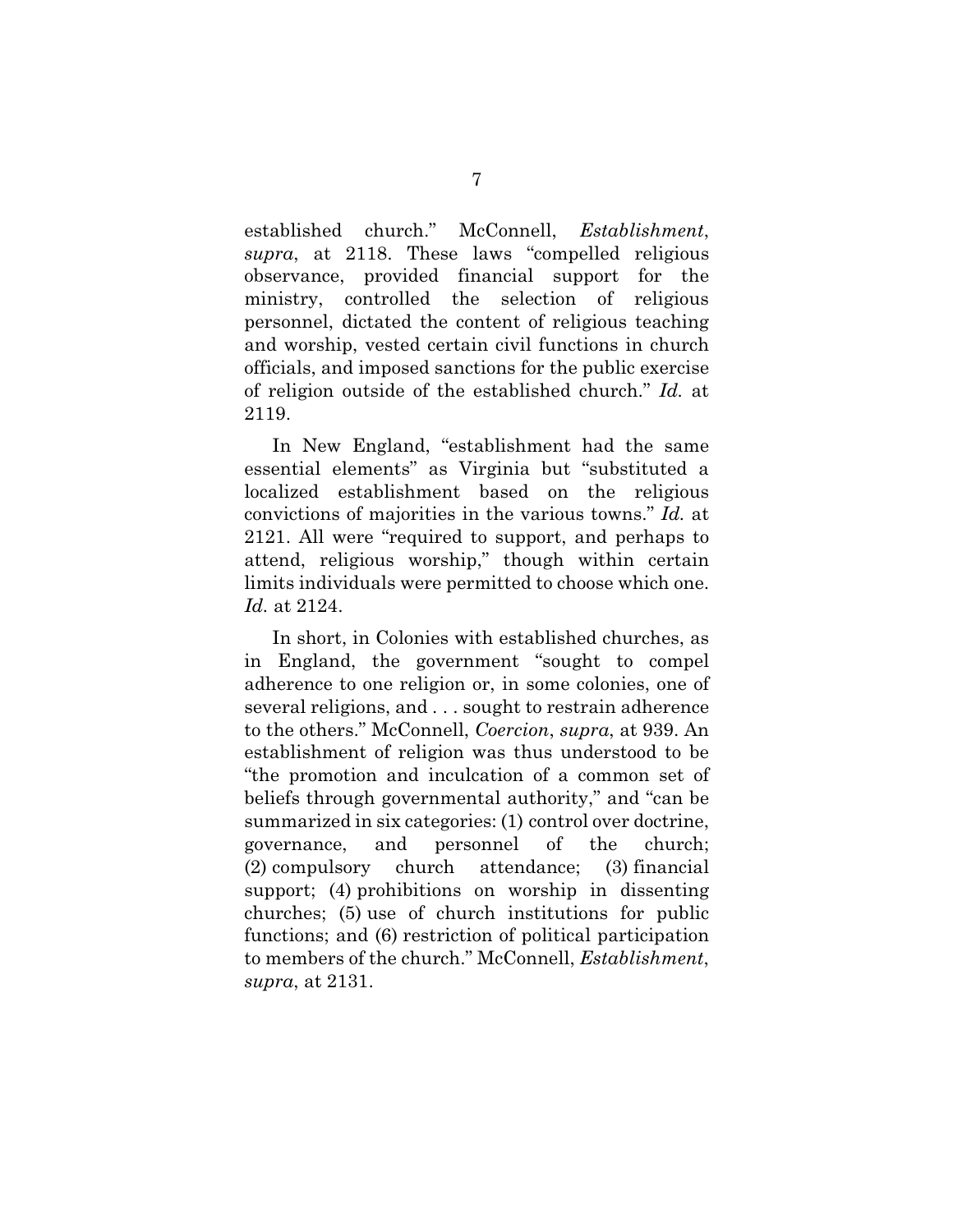The Religion Clauses "arose out of these very problems." McConnell, *Coercion*, *supra*, at 939. They are a direct response to the hallmarks of established religion. The Establishment Clause prevents the prescriptive elements of establishment (e.g., compulsory attendance and financial support). And the Free Exercise Clause prevents the proscriptive elements, like restricting the political process to members of a certain religion.

#### **2. Disestablishment in the States Involved Removing Coercive Laws and Allowing Freedom of Conscience**

In the years before enactment of the federal Constitution, several states began the process of disestablishing their official churches. Those disestablishment efforts, some of which were contemporaneous with the creation of the Federal Constitution, likewise shed light on meaning of the Religion Clauses.

For example, Virginia's disestablishment began in 1776 when it passed the Declaration of Rights, which stated expressly that "religion . . . can be directed only by reason and conviction, not by force or violence; and therefore all men are equally entitled to the free exercise of religion, according to the dictates of conscience." Virginia Declaration of Rights § 16 (1776), *available at* https://perma.cc/N9EF-89WM. Thomas Jefferson later sought to implement this principle in his Act for Establishing Religious Freedom, which warned that imposing religion departs from "the plan of the Holy author of our religion, who being Lord both of body and mind yet chose not to propagate it by coercion on either." Act for Establishing Religious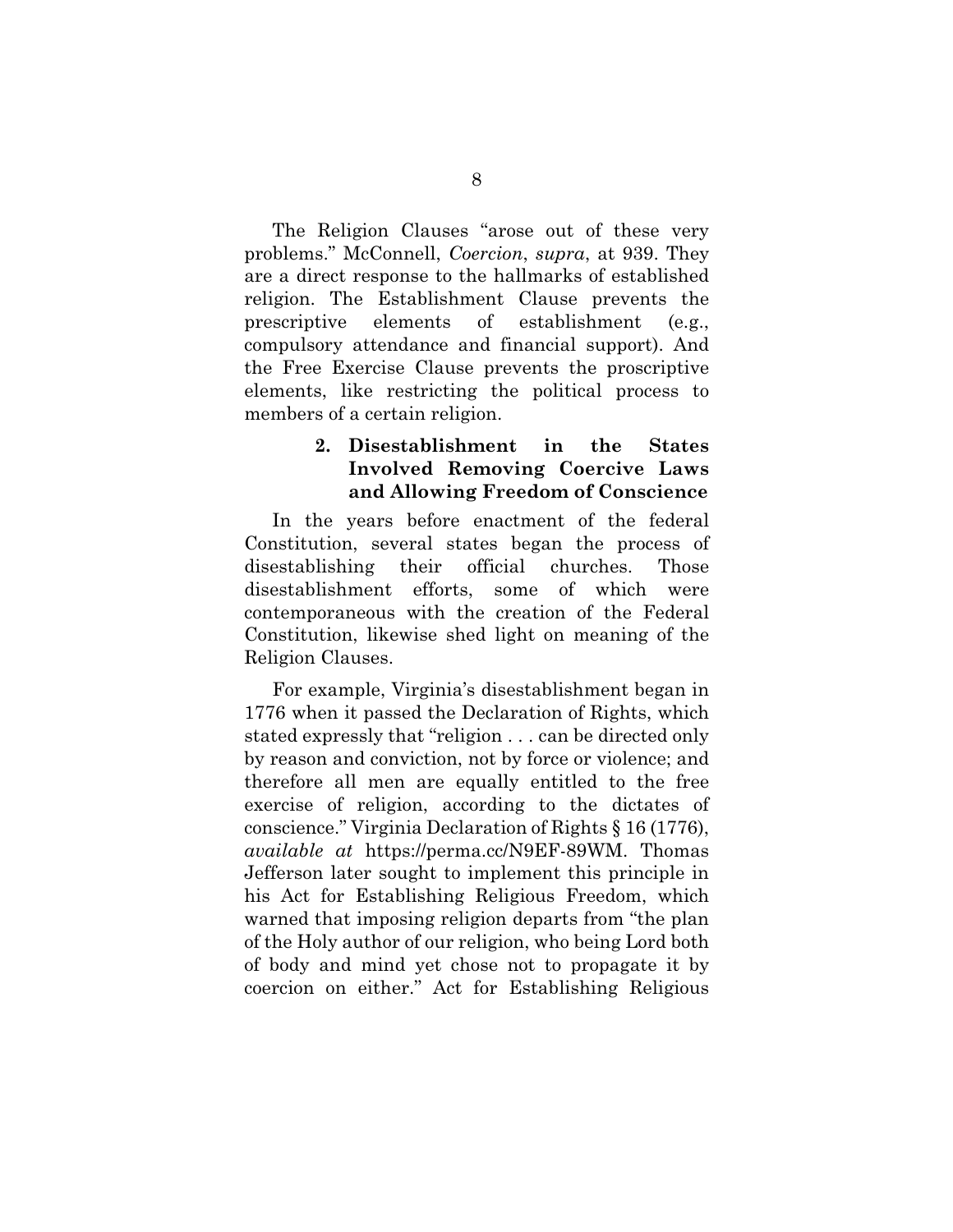Freedom (1785), *available at* https://perma.cc/JJX3- 4RLW. Among other things, the Act sought to protect individuals from compelled attendance at religious services, religious tests for public office, and "otherwise suffer[ing] on account of [their] religious opinions or belief[s]." *Id.* 

While Jefferson's Act would not pass until 1786, its passage was preceded by the proposal of Patrick Henry's "Assessment Bill," which "would have required every taxpayer to support the Christian denomination of his choice, or failing that, to direct his contribution to the general treasury for support of public education." McConnell, *Establishment*, *supra*, at 2155. Debate over Henry's Bill led to James Madison's "historic Memorial and Remonstrance," which this Court has described as "the most concise and the most accurate statement of the views of the First Amendment's author concerning what is 'an establishment of religion.'" *Everson*, 330 U.S. at 37 (Rutledge, J., dissenting).

In the Memorial and Remonstrance, Madison repeatedly condemned the Assessment Bill for its use of force, making clear that the chief evil of an establishment is coercion. *See id.* at 64–72. Madison did not address, much less repudiate, government or personal use of religious symbolism or language in a general sense; to the contrary, he concluded his argument by "earnestly praying" to "the Supreme lawgiver of the Universe" that his Remonstrance would turn the assembly "from every act which would affront his holy prerogative." *Id.* at 71–72.

Madison's Remonstrance "stirr[ed] up a storm of popular protest" and ultimately "killed the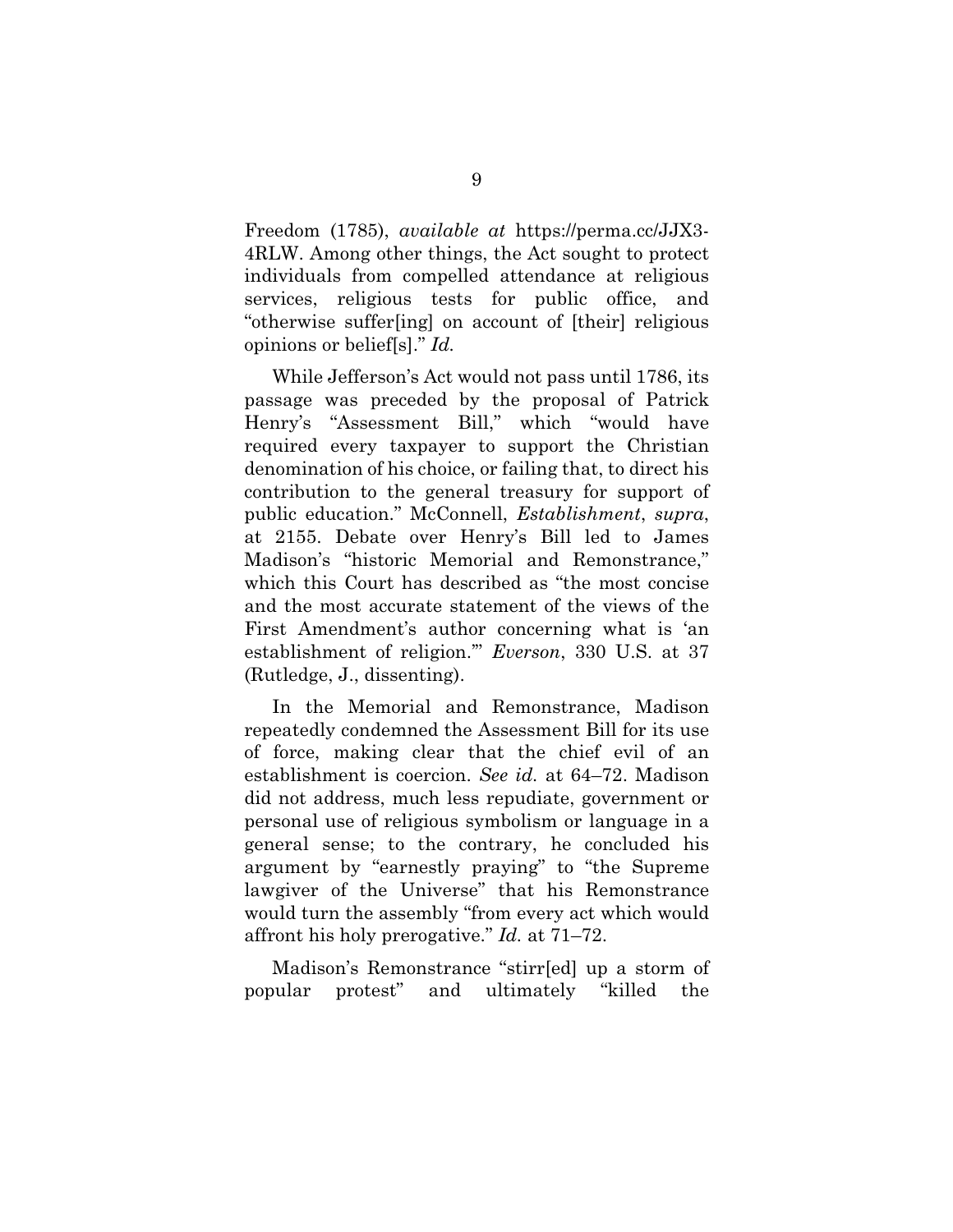Assessment Bill." *Everson*, 330 U.S. at 38. The very next month, Virginia passed Jefferson's Bill for Establishing Religious Freedom. *Id*. That Act, quoted above, officially achieved disestablishment in Virginia by ensuring no one would be "compelled to frequent or support" a church or "bur[d]ened" on account of his religion. Religious Freedom Act, art. II.

### **3. Congressional Debates Over the Religion Clauses Focused on Coercion**

Although "[t]he original Constitution . . . had no provisions safeguarding individual liberties, such as freedom of speech or religion," several states "insisted on more definite guarantees" of civil liberties. *City of Boerne v. Flores*, 521 U.S. 507, 549–50 (1997) (O'Connor, J., dissenting). That insistence provided the impetus for "a declaration of religious freedom." *Wallace v. Jaffree,* 472 U.S. 38, 93 (1985) (Rehnquist, J., dissenting). Notably, the proposals submitted by Virginia, North Carolina, and Rhode Island all mirrored Virginia's Declaration of Rights, affirming that religion "can be directed only by reason and conviction, not by force or violence." 2 J. Elliot, *Debates on the Federal Constitution* 485 (1828) (Virginia); 3 *id.* at 212 (1830) (North Carolina); 4 *id.* at 223 (Rhode Island).

These concerns about coercion were at the heart of Madison's first draft of the Establishment Clause: "The civil rights of none shall be abridged on account of religious belief or worship, nor shall any national religion be established, nor shall the full and equal rights of conscience be in any manner, or on any pretext, infringed." 1 ANNALS OF CONG. 433 (J. Gales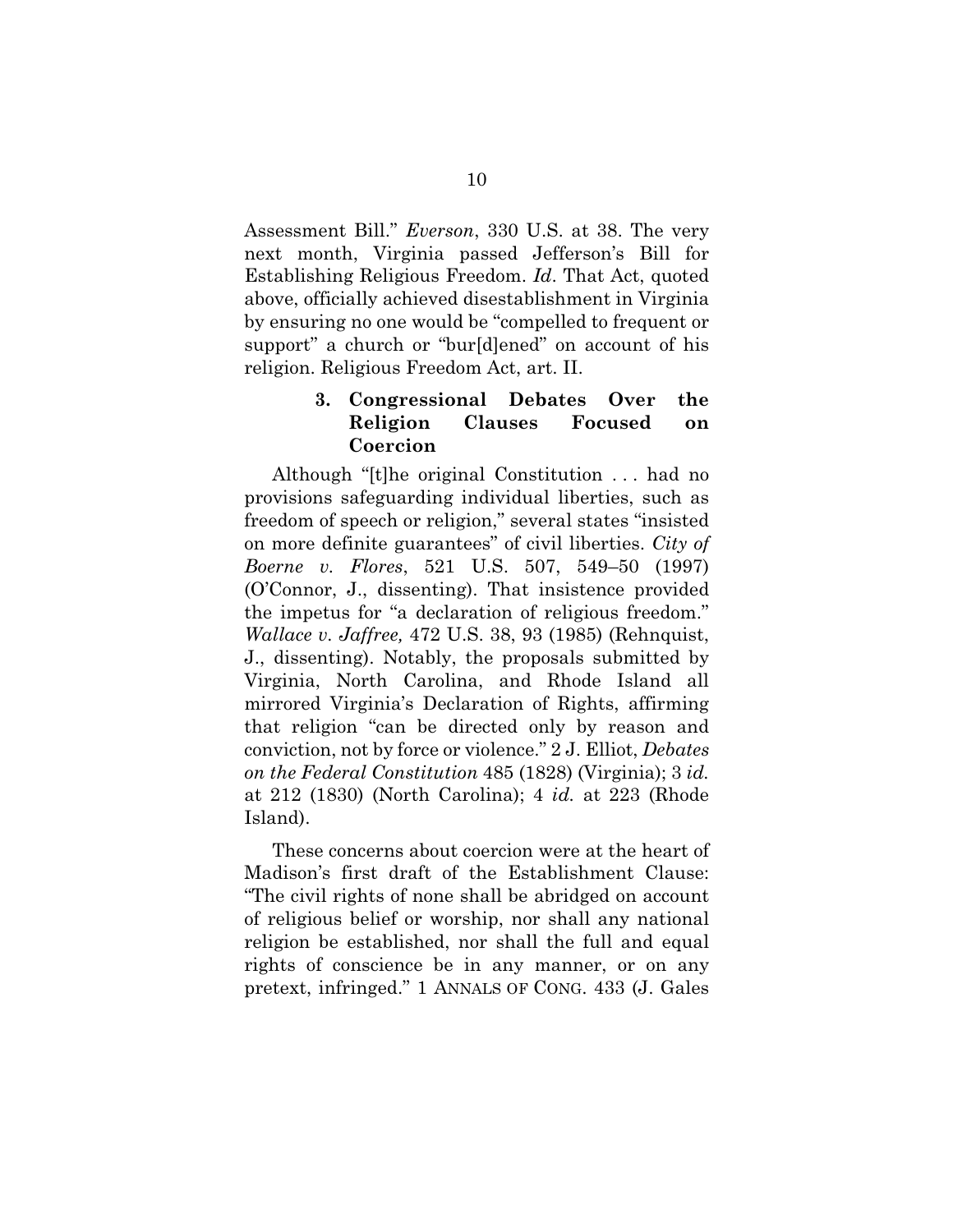ed., 1834). That language was adjusted to read: "[N]o religion shall be established by law, nor shall the equal rights of conscience be infringed." *Id.* at 729.

During the debate on this proposal, Madison made clear that the proposed amendment was intended to prevent government coercion, stating that he "apprehended the meaning of the words to be, that Congress should not establish a religion, and *enforce* the legal observation of it by law, nor *compel* men to worship God in any manner contrary to their conscience." *Id.* (emphases added). Representative Benjamin Huntington of Connecticut, immediately following Madison's comments, stated he also "understood the amendment to mean what had been expressed by" Madison. *Id.* Madison further explained that the goal was to prevent a circumstance where "one sect might obtain a preeminence, or two combine together, and establish a religion to which they would *compel* others to conform." *Id.* (emphasis added).

While Representative Samuel Livermore of New Hampshire moved for modified language to be reported out of committee—"Congress shall make no laws touching religion, or infringing the rights of conscience"—unrecorded debates in the House and Senate resulted in a return to the "establishment" language before the First Amendment was accepted. *Jaffree*, 472 U.S. at 97 (Rehnquist, J., dissenting). But throughout these alterations, all parties focused on *coercive* state activity.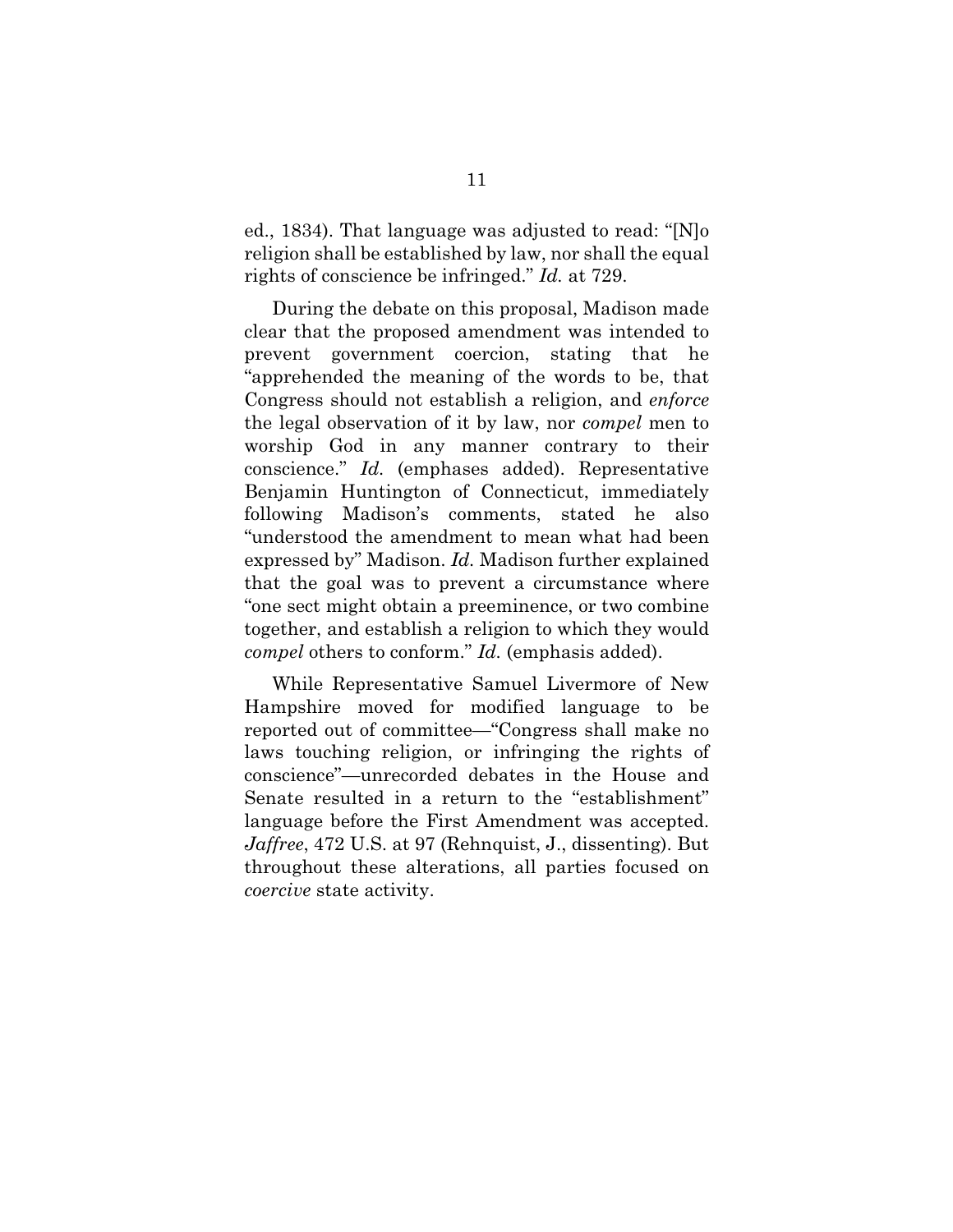### **4. The Conduct of the Framers and Subsequent Traditions Confirm That Non-Coercive Religious Expression Does Not Raise Establishment Clause Concerns**

As described above, the Framers' experience under an established church in England and several States led to laws prohibiting religious coercion and promoting freedom of conscience. Their contemporaneous actions just as strongly confirm that, where no coercion was present, religious expression by government officials did not raise any Establishment Clause concerns. Indeed, "history is replete with official references to the value and invocation of Divine guidance in deliberations and pronouncements of the Founding Fathers and contemporary leaders." *Lynch v. Donnelly*, 465 U.S. 668, 675 (1984). Some of these historical practices including prayers of thanksgiving or invocations of divine aid—continue to this day and have become longstanding traditions.

The Religion Clauses were drafted at a time when public prayer by officials in all three branches of government was a common practice. Perhaps most notably, the actions of the early presidents—including Jefferson and Madison, whose anti-establishment credentials are beyond question2—reflect a reading of the Religion Clauses that leaves wide latitude for noncoercive religious expression by government officials.

1

<sup>2</sup> *See, e.g.*, *Espinoza v. Montana Dep't of Revenue*, 140 S. Ct. 2246, 2285–86 (2020) (Breyer, J., dissenting) (describing Madison's and Jefferson's roles in preventing Virginia from levying taxes to support Christian clergy); *supra* Part I.A.2.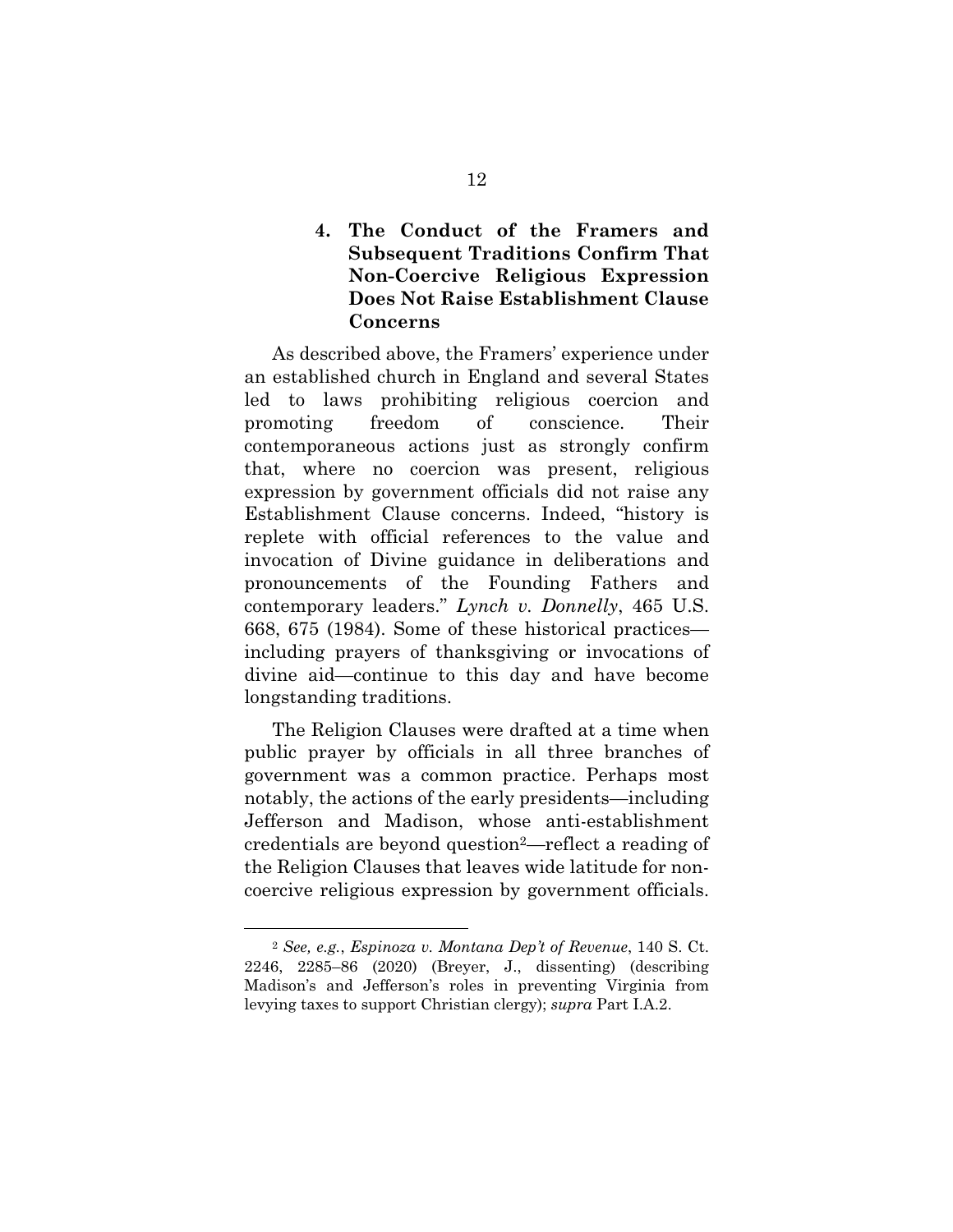For instance, in Jefferson's second inaugural address, he asked the nation to join him in prayer:

I shall need, too, the favor of that Being in whose hands we are, who led our fathers, as Israel of old, from their native land and planted them in a country flowing with all the necessaries and comforts of life; who has covered our infancy with His providence and our riper years with His wisdom and power, and to whose goodness I ask you to join in supplications with me that He will so enlighten the minds of your servants, guide their councils, and prosper their measure that whatsoever they do shall result in your good, and shall secure to you the peace, friendship, and approbation of all nations.

1 MESSAGES AND PAPERS OF THE PRESIDENTS, 1789– 1897, at 382 (J. Richardson ed., 1897). Jefferson's actions matched his speech; during his Presidency, Jefferson attended Sunday church services within the House of Representatives where "[p]reachers of every Protestant denomination appeared" to lead worship. *Religion and the Federal Government, Part 2: Religion and the Founding of the American Republic*, LIBR. OF CONG., https://www.loc.gov/exhibits/religion/rel06- 2.html (last visited February 20, 2022).

For his part, Madison likewise included religious speech in his first inaugural address. He placed his confidence in "the guardianship and guidance of that Almighty Being whose power regulates the destiny of nations" and "to whom [the nation was] bound to address [its] devout gratitude for the past, as well as our fervent supplications and best hopes for the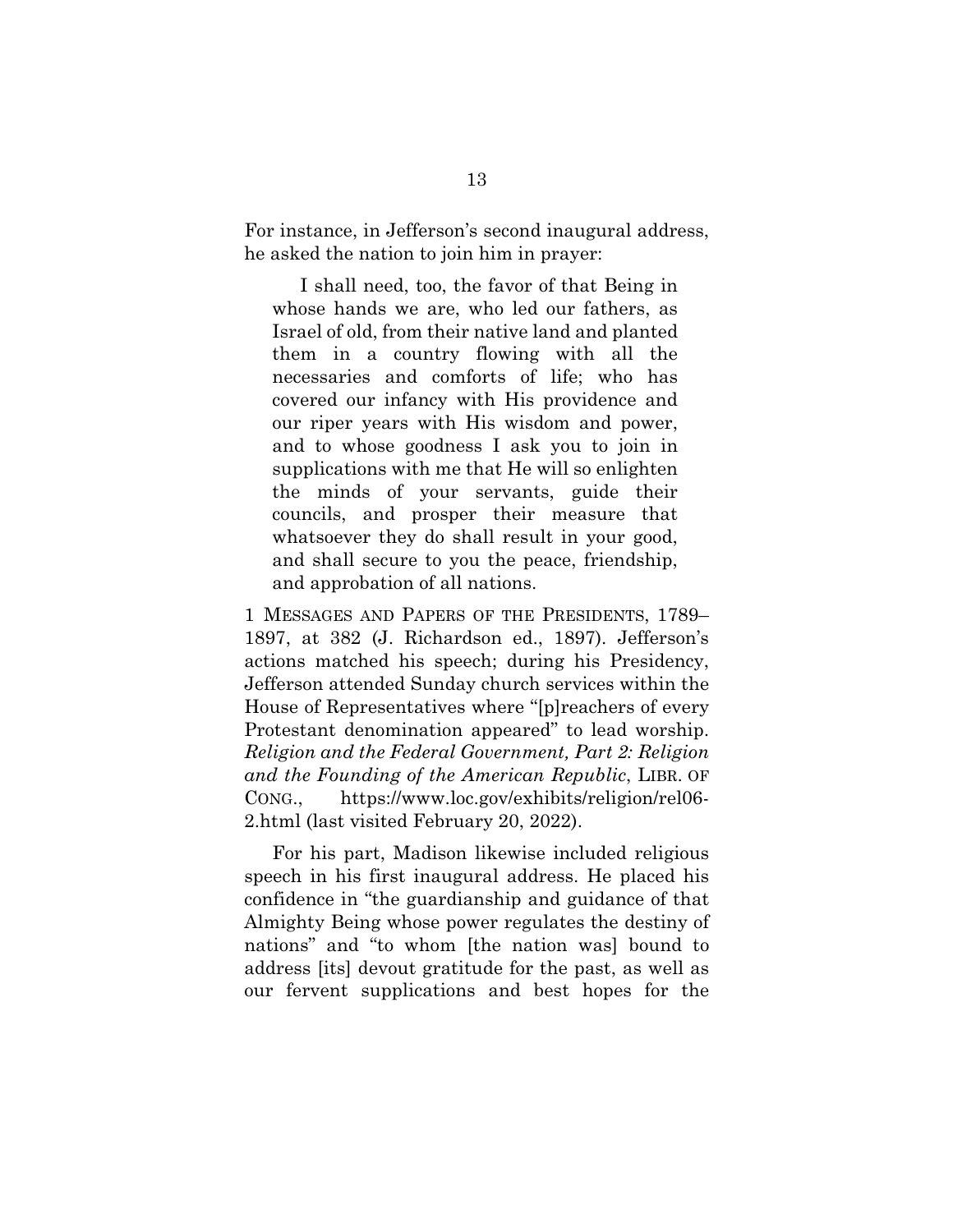future.'" *Lee*, 505 U.S. at 634 (Scalia, J., dissenting) (quoting INAUGURAL ADDRESSES OF THE PRESIDENTS OF THE UNITED STATES, S. DOC. NO. 101-10, at 2 (1989)).3

The constitutionality of non-coercive religious expression also finds support in Founding-era presidential proclamations encouraging prayers of thanksgiving. *Lynch*, 465 U.S. at 675 n.2. For instance, Washington declared November 26, 1789 "a day of public thanksgiving and prayer, to be observed by acknowledging with grateful hearts the many and signal favours of Almighty God." *Id.* (quotation marks omitted). Adams, Jefferson, and Madison issued similar proclamations during their presidencies. *See id.* Jefferson's proclamation, for example, stated: "Resolved, that it be recommended to the several states to appoint THURSDAY the 9th of December next, to be a day of publick and solemn THANKSGIVING to Almighty God, for his mercies, and of PRAYER, for the continuance of his favour and protection to these United States." 3 THE PAPERS OF THOMAS JEFFERSON, 18 JUNE 1779–30 SEPTEMBER 1780, at 177–79 (Princeton University Press, Julian P. Boyd. ed., 1951).

The historical practices of the other political branches show a similar openness to prayer in public life. The First Congress encouraged Washington to

 $\overline{a}$ 

<sup>3</sup> George Washington's actions during the first presidential inauguration—which took place two years before the Religion Clauses were ratified—also illustrate the close tie between civic life and religious expression at the Founding. After Washington took the oath of office, he added, "So help me God" and kissed the Bible. 4 THE DEBATES IN THE SEVERAL STATE CONVENTIONS ON THE ADOPTION OF THE FEDERAL CONSTITUTION 196 (J. Elliot ed., 2d ed. 1836).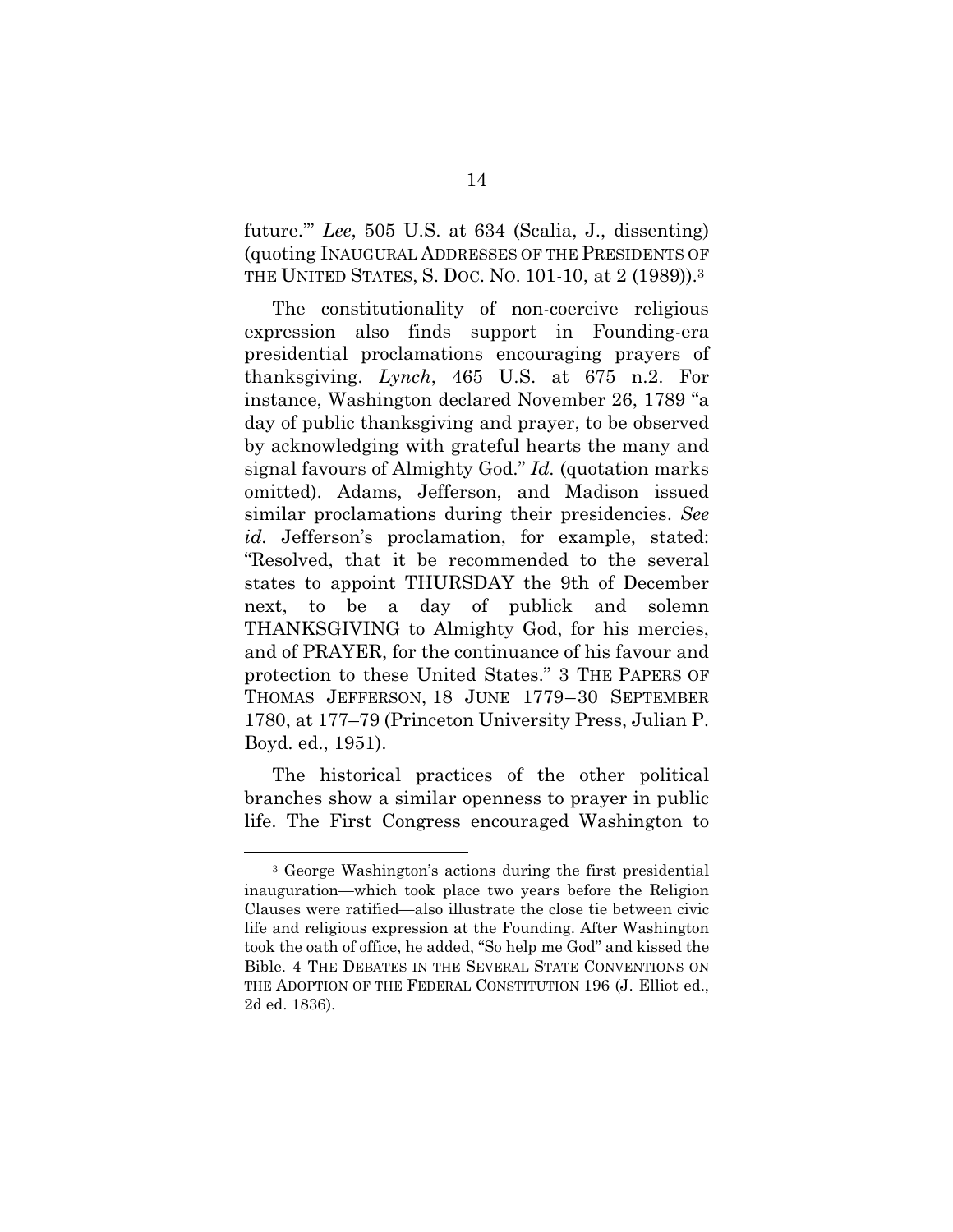recommend a day of thanksgiving and prayer. 1 ANNALS OF CONG. 949–50 (J. Gales ed., 1789). And the same week Congress adopted the Establishment Clause it enacted legislation to hire chaplains for Congress. *Lynch*, 465 U.S. at 674. Providing "for the appointment of chaplains only days after approving language for the First Amendment demonstrates that the Framers considered legislative prayer a benign acknowledgment of religion's role in society." *Town of Greece*, 572 U.S. at 576 (citing D. CURRIE, THE CONSTITUTION IN CONGRESS: THE FEDERALIST PERIOD 1789–1801, at 12–13 (1997)). The practice of opening congressional sessions with prayer "was designed to solemnize congressional meetings, unifying those in attendance as they pursued a common goal of good governance." *Am. Legion*, 139 S. Ct. at 2088.

The early Judicial Branch also welcomed religious expression. The first Chief Justice, John Jay, invited clergy to open sessions of the circuit court with prayer. Letter of John Jay to Richard Law (Mar. 10, 1790), *reprinted in* 2 THE DOCUMENTARY HISTORY OF THE SUPREME COURT OF THE UNITED STATES: THE JUSTICES ON CIRCUIT, 1789–1800, at 13–14 (M. Marcus ed., 1988). These clergymen delivered prayers during circuit court sessions, including when the Vice President attended hearings. 2 THE DOCUMENTARY HISTORY OF THE SUPREME COURT OF THE UNITED STATES: THE JUSTICES ON CIRCUIT, 1790–1794, at 276– 77 (M. Marcus ed., 1988). And since the Marshall Court, "God save the United States and this Honorable Court" has opened this Court's sessions. C. WARREN, THE SUPREME COURT IN UNITED STATES HISTORY 469 (1922).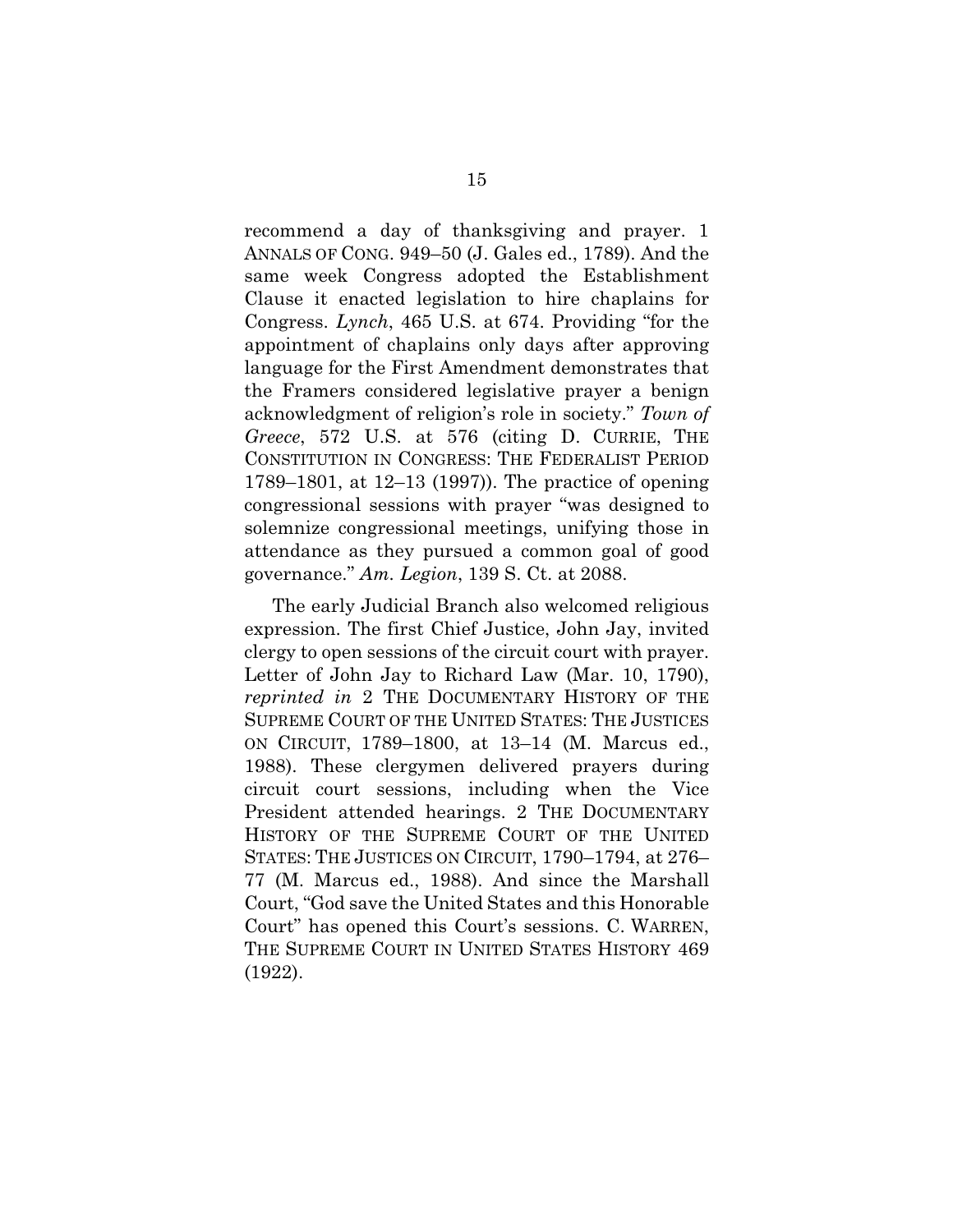These practices did not end with the Founders. Rather, there has been an unbroken tradition of prayer in public life—often by the most powerful of government officials and in the most trying of circumstances. For example, in his second inaugural address, President Abraham Lincoln spoke for the nation in "pray[ing]" "fervently . . . that this mighty scourge of war may speedily pass way." Transcript of President Abraham Lincoln's Second Inaugural Address (1865), https://www.ourdocuments.gov/ doc.php?flash=false&doc=38&page=transcript. Yet at the same time he acknowledged that "if God wills that it continue, until all the wealth piled by the bondman's two hundred and fifty years of unrequited toil shall be sunk, and until every drop of blood drawn with the lash, shall be paid by another drawn with the sword, . . . still it must be said 'the judgments of the Lord, are true and righteous altogether.'" *Id.*

In response to another national tragedy, the death of President James Garfield in 1881, President Chester A. Arthur issued a Proclamation declaring a day of "humiliation and mourning." Proclamation No. 250—Day of Mourning for James A. Garfield (Sept. 22, 1881), *available at* https://www.presidency.ucsb.edu/ documents/proclamation-250-day-mourning-for-james -garfield. President Arthur acknowledged that "in His inscrutable wisdom it has pleased God to remove from us the illustrious head of the nation" and that the country should "manifest itself with one accord toward the throne of infinite grace" and "bow before the Almighty and seek from Him that consolation in our affliction and that sanctification of our loss which He is able and willing to vouchsafe." *Id.*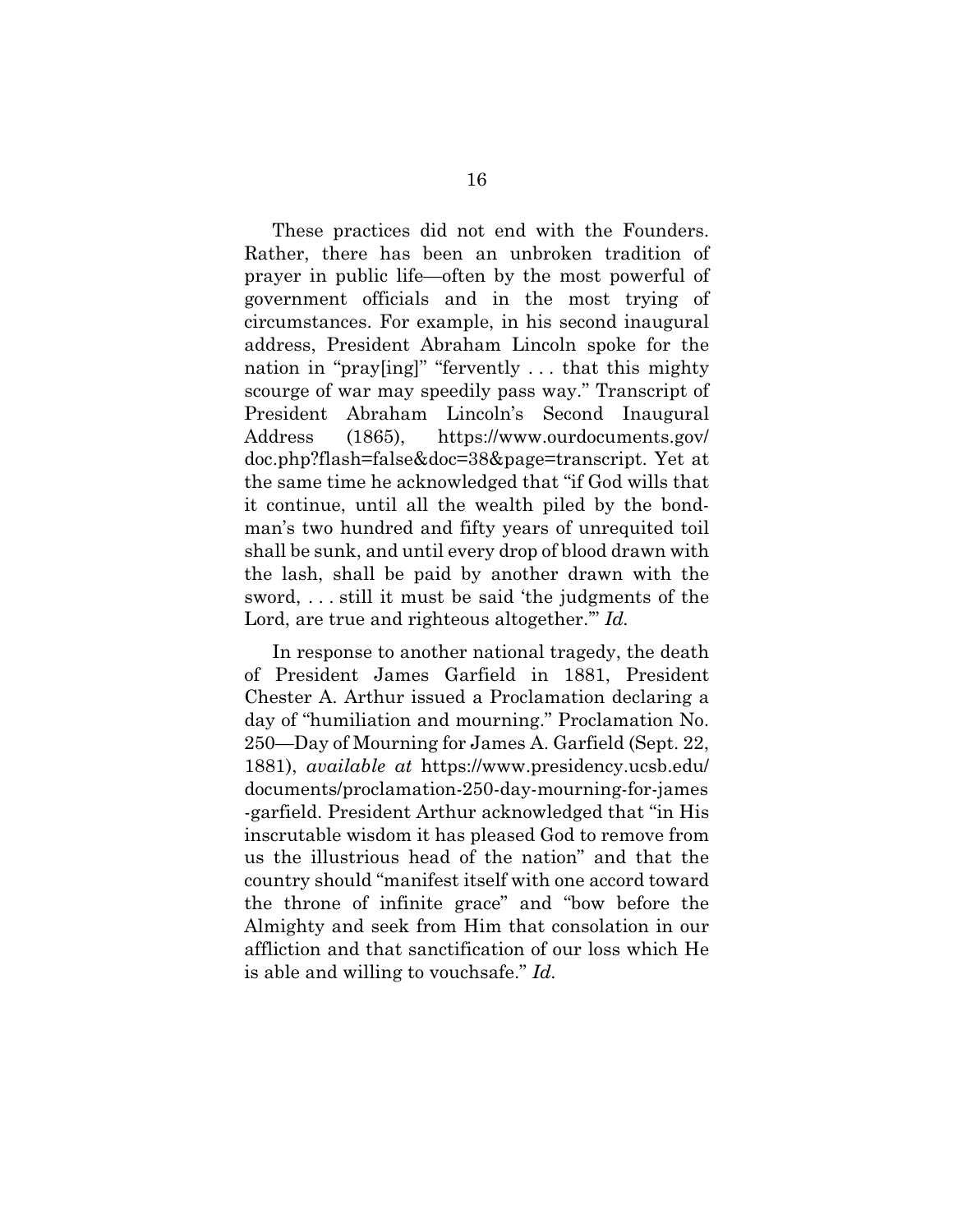Sixty years after President Arthur's proclamation, President Franklin D. Roosevelt's address to Congress in the wake of the Pearl Harbor attacks included an appeal to God as the nation marched to war: "With confidence in our armed forces with the unbounding determination of our people we will gain the inevitable triumph so help us God." President Franklin Delano Roosevelt, Address to Cong. Asking That a State of War Be Declared Between the U.S. and Japan (Dec. 8, 1941), *available at* https://www.loc.gov/resource/ afc1986022.afc1986022\_ms2201/.

More recently, in the aftermath of September 11, 2001, President George W. Bush declared, "Freedom and fear, justice and cruelty, have always been at war, and we know that God is not neutral between them. . . . In all that lies before us, may God grant us wisdom, and may He watch over the United States of America." ADDRESS TO THE JOINT SESSION OF THE 107TH CONGRESS, SELECTED SPEECHES OF PRESIDENT GEORGE W. BUSH, 2001–2008, at 73. And to honor the 500,000 American lives lost to COVID-19, President Joseph R. Biden offered "prayer[s]" for "those who have lost loved ones," asking not only for God's "bless[ing]" but also that that "sooner rather than later" the day would come when their memory would "bring a smile to your lips before a tear to your eye." Remarks by President Biden on the More than 500,000 American Lives Lost to COVID-19 (Feb. 22, 2021), https://www.whitehouse.gov/briefing-room/speechesremarks/2021/02/22/remarks-by-president-biden-onthe-more-than-500000-american-lives-lost-to-covid-19/.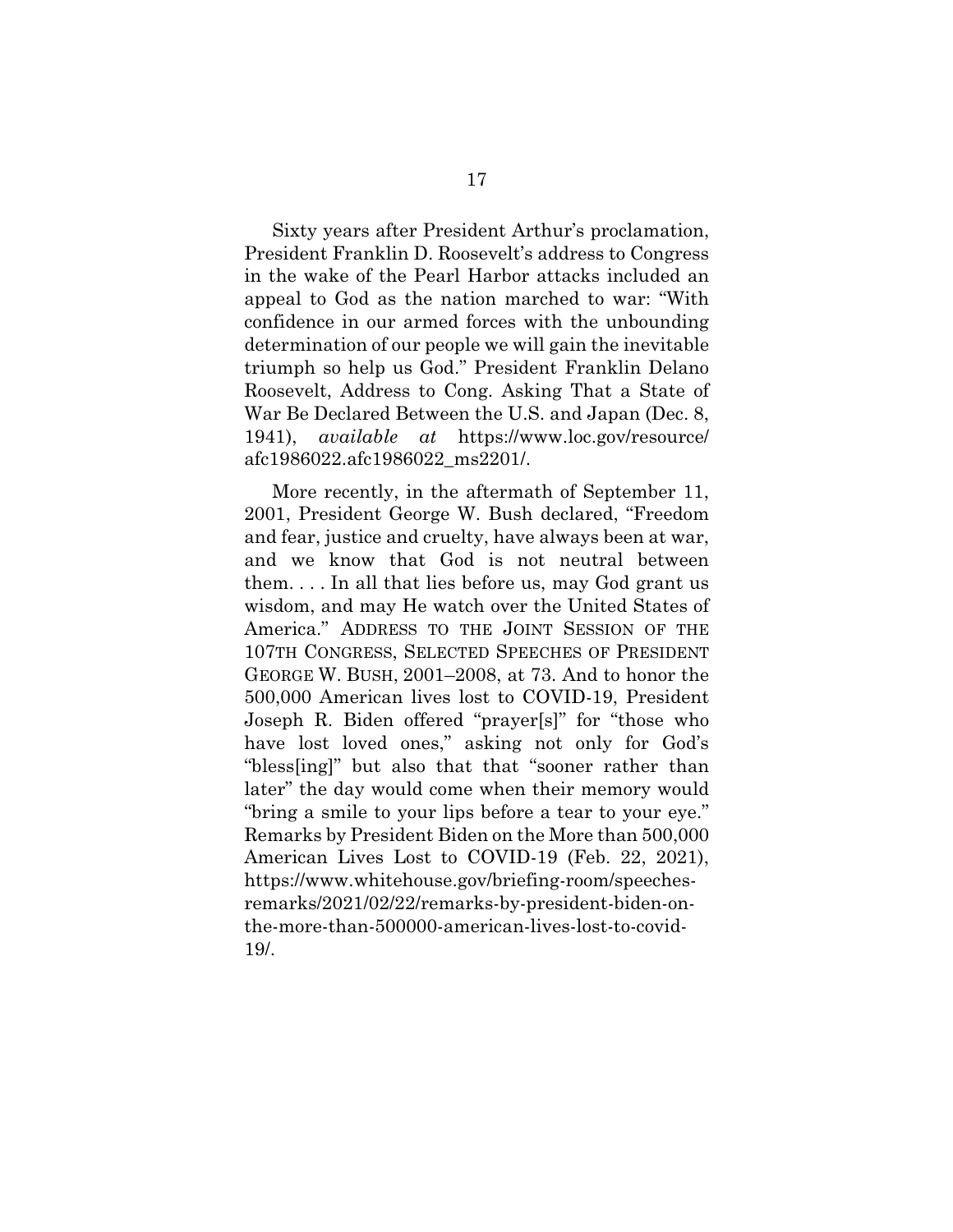This willingness to acknowledge the Divine is also reflected in our nation's monuments and buildings. As this Court recognized in *American Legion*, the Establishment Clause tolerates "religious symbols" that "acknowledge[] the centrality of faith to those whose lives are commemorated." *Am. Legion*, 139 S. Ct. at 2086. Notable examples include "the Martin Luther King, Jr. Civil Rights Memorial Park in Seattle, which contains a sculpture in three segments representing 'both the Christian Trinity and the union of the family,'" and the Ebenezer Baptist Church itself, which is part of the Martin Luther King, Jr. National Historical Park in Atlanta, Georgia. *Id.* The National Statuary Hall also "honors a variety of religious figures," including "Father Eusebio Kino with a crucifix around his neck and his hand raised in blessing." *Id.* 

In light of these traditions, to hold now that the Establishment Clause precludes government officials and employees from non-coercive religious expression would not only fail to protect religious liberty, but would also show the sort of hostility toward religion that the Religion Clauses were intended to prevent. *Id.*  at 2087. If the Establishment Clause tolerates public prayers of presidents, it must also tolerate private prayers of high school assistant football coaches. And if the Establishment Clause tolerates religious symbols honoring those who have died, it must also tolerate the religious expression of those still living. *See infra* Part II.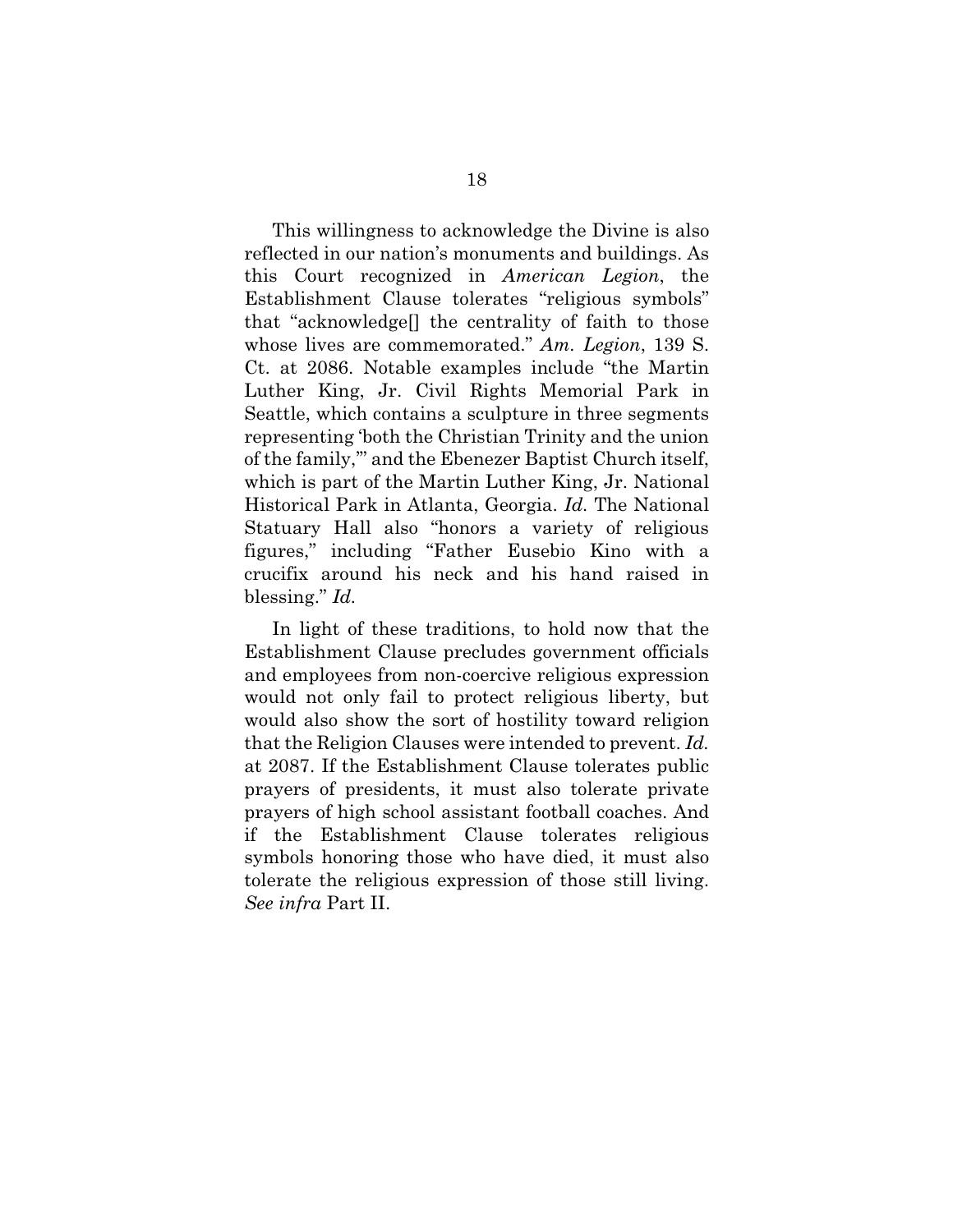#### **B. This Court's Precedent Supports This Complementary Understanding of the Religion Clauses**

Modern precedent, too, supports a complementary construction of the Religion Clauses that permits noncoercive religious expression and even government aid to religion. Specifically, in *Town of Greece*, *American Legion*, and *Espinoza v. Montana Department of Revenue*, 140 S. Ct. 2246 (2020), the Court looked to "historical practices and understandings" relevant to the context it was confronting to sanction legislative prayer, monuments with religious symbols, and state aid for religious schools. *Cnty. of Allegheny v. Am. C.L. Union Greater Pittsburgh Chapter*, 492 U.S. 573, 591– 92, 670 (1989).

In *Town of Greece*, this Court held that a town council's practice of opening their sessions with prayer fit within a "tradition long followed in Congress and the state legislatures." 572 U.S. at 577. The Court recognized that "the Establishment Clause must be interpreted 'by reference to historical practices and understandings'" and found that the town did "not violate the First Amendment by opening its meetings with prayer that comports with our tradition and does not coerce participation by nonadherents." *Id.* at 576. 591–92 (citing *Cnty. of Allegheny*, 492 U.S. at 591–92, 670).

The Court also refused to find an Establishment Clause violation in *American Legion*, where it upheld the constitutionality of a Latin cross honoring fallen World War I soldiers, even though it was on public land. 139 S. Ct. at 2077. In reaching this conclusion, the Court looked to tradition, citing examples of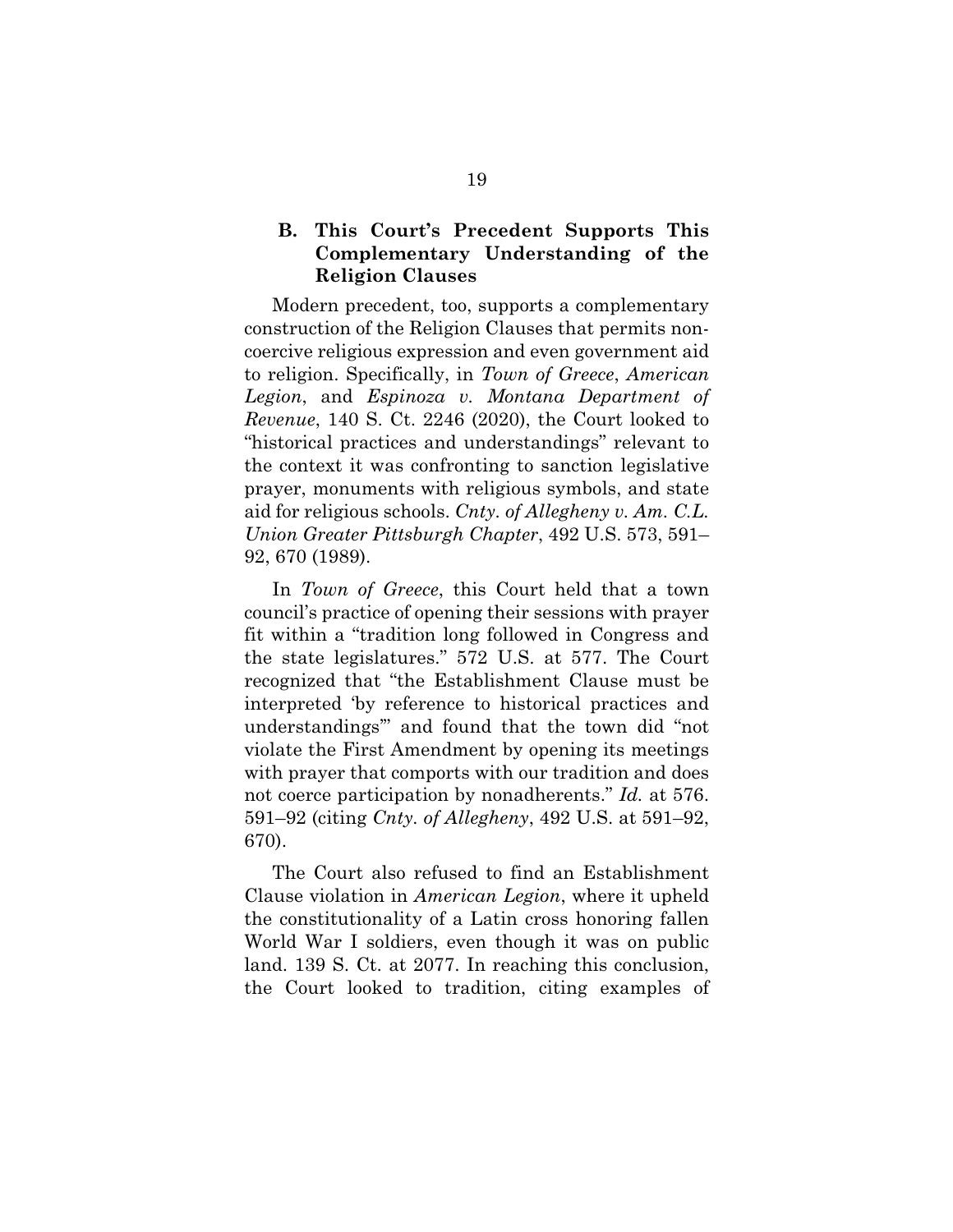religion in civic life that illustrated "respect and tolerance for differing views, an honest endeavor to achieve inclusivity and nondiscrimination, and a recognition of the important role that religion plays in the lives of many Americans." *Id.* at 2089. The Court concluded that "[w]here categories of monuments, symbols, and practices with a longstanding history follow in that tradition, they are likewise constitutional." *Id.* 

Similarly, in *Espinoza*, the Court looked to history and tradition, concluding no "'historic and substantial' tradition support[ed] Montana's decision to disqualify religious schools from government aid." *See* 140 S. Ct. at 2258. In so doing, the Court rejected an approach that would have pitted the Religion Clauses against one another, explaining that "the Establishment Clause is not offended when religious observers and organizations benefit from neutral government programs." *Id.* at 2254. Because citizens "independently [chose] to spend their scholarships at" religious schools, "[a]ny Establishment Clause objection to the scholarship programs [was] particularly unavailing." *Id.* Further, the Court held that excluding religious schools from the scholarship put coercive pressure on the schools to divorce themselves from any religious control or affiliation as a condition of state aid, which itself amounts to a Free Exercise Clause violation. *Id.* at 2256–57.

These cases and others support a complementary construction of the Religion Clauses that recognizes their common concern with prohibiting coercion in religion.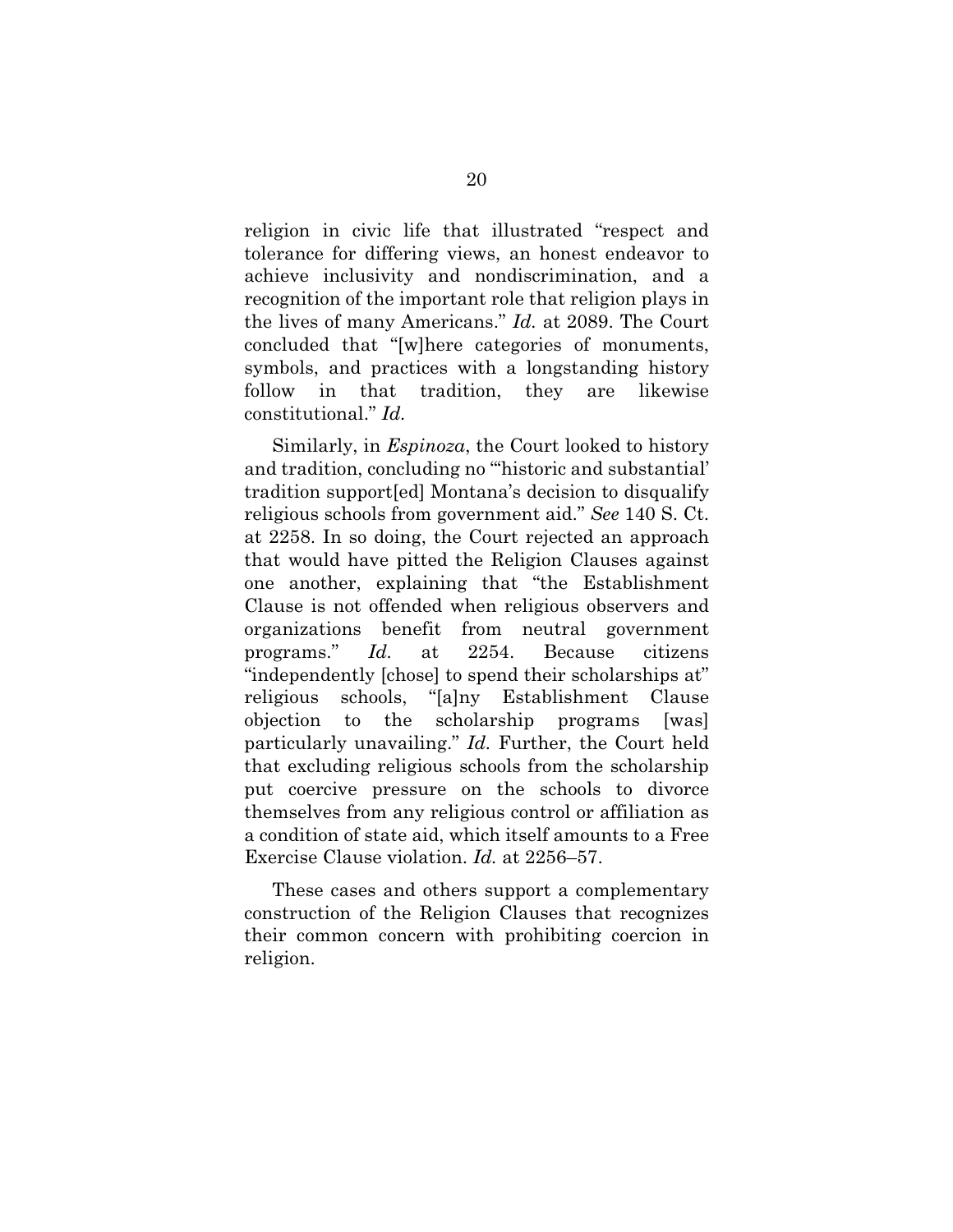### **II. PRIVATE PRAYER BY GOVERNMENT EMPLOYEES DOES NOT VIOLATE THE ESTABLISHMENT CLAUSE**

As the history and tradition detailed above demonstrate, the Religion Clauses have always left room for non-coercive religious expression by government officials or employees. And this is all the more so when they speak as "private citizen[s]." Pet.App.17. In short, if "legislative bodies do not engage in impermissible coercion merely by exposing constituents to prayer they would rather not hear and in which they need not participate," *Town of Greece,*  572 U.S. at 590, an assistant coach does not do so by kneeling to pray at the fifty-yard line after a high school football game.

**A.** As various Justices have remarked, when applying the Establishment Clause, this Court must "distinguish between real threat and mere shadow." *Van Orden v. Perry*, 545 U.S. 677, 704 (2005) (Breyer, J., concurring) (quoting *School Dist. of Abington v. Schempp*, 374 U.S. 205, 307 (1963) (Goldberg, J., concurring)); *Salazar v. Buono*, 559 U.S. 700, 723 (2010) (Roberts, C.J., concurring) ("The Constitution deals with substance, not shadows."). And neither history nor tradition suggests that personal prayer by government employees—even when conducted on government property and in the presence of students—creates the sort of "real threat" the Framers sought to guard against. To the contrary, such conduct is protected by the Free Exercise Clause.

As an initial matter, such speech bears none of the hallmarks of traditional religious establishment (e.g., control over doctrine, financial support, requirements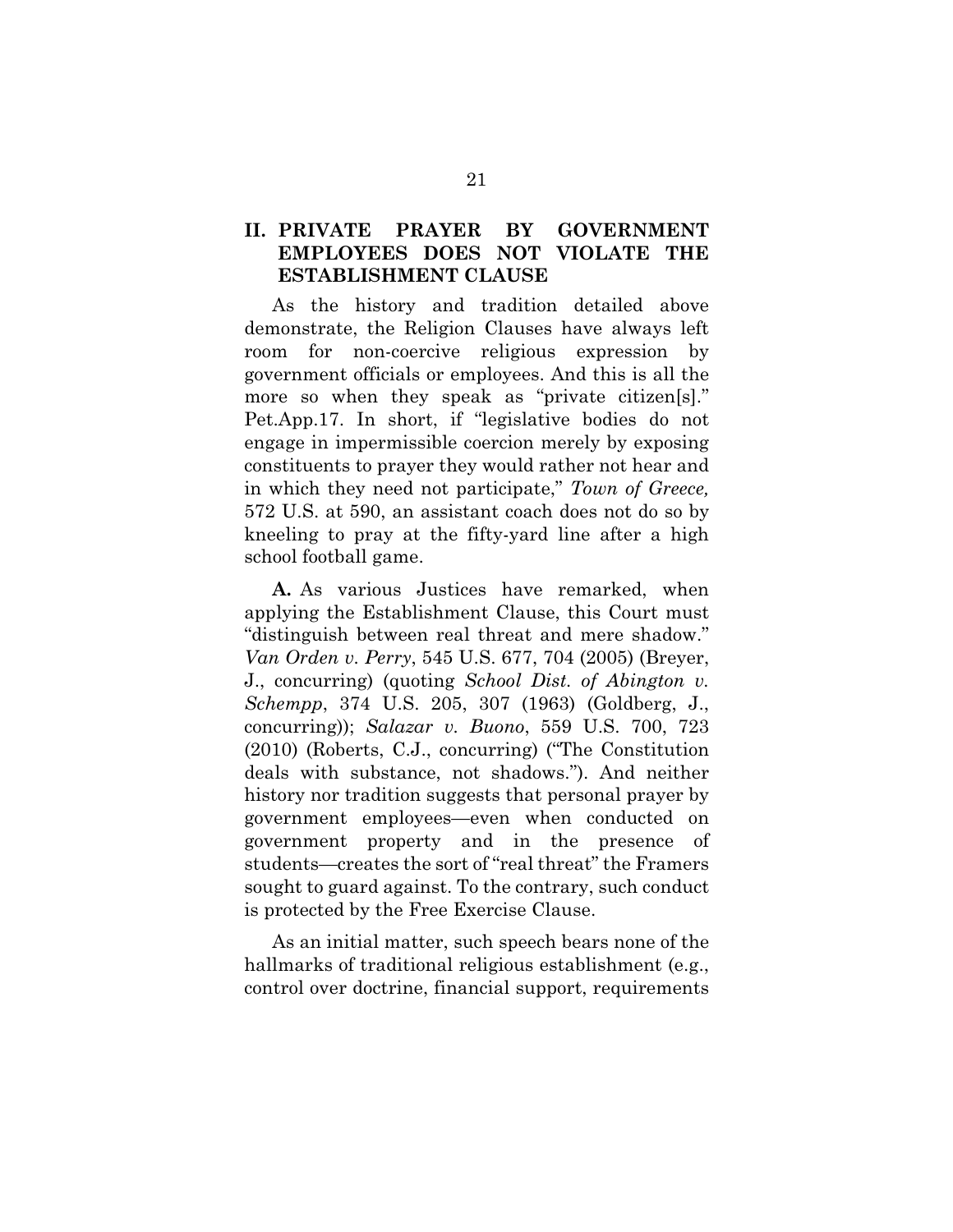for political participation). Nor could it. "[A]n Establishment Clause violation must be moored in government action." *Capitol Square Rev. & Advisory Bd. v. Pinette*, 515 U.S. 753, 779 (1995) (O'Connor, J., concurring). And in "case after case," this Court "has determined that private religious speech on public school property does not constitute state action." Pet.App.97–99 (O'Scannlain, J.) (citing cases). As relevant here, "neither students [n]or teachers shed their constitutional rights to freedom of speech or expression at the schoolhouse gate." *Tinker v. Des Moines Indep. Cmty. Sch. Dist.*, 393 U.S. 503, 506 (1969); *cf. Santa Fe*, 530 U.S. at 313 ("[N]othing in the Constitution as interpreted by this Court prohibits any public school student from voluntarily praying at any time before, during, or after the schoolday."). To hold otherwise would eviscerate the "crucial difference between *government* speech endorsing religion, which the Establishment Clause forbids, and *private* speech endorsing religion, which the Free Speech and Free Exercise Clauses protect." *Bd. of Educ. of Westside Cmty. Sch. v. Mergens*, 496 U.S. 226, 250 (1990) (opinion of O'Connor, J.).

More fundamentally, the history and tradition detailed above demonstrate that there is a great deal of leeway for government employees to engage in religious speech. *See supra* Part I.A.4. Such leeway should not be surprising. After all, "speech is not coercive; the listener may do as he likes." *Lee*, 505 U.S. at 642 (Scalia, J., dissenting) (quoting *American Jewish Congress v. Chicago*, 827 F.2d 120, 132 (7th Cir. 1987) (Easterbrook, J., dissenting)). Of course, it is possible that a listener may disagree with or feel offended by the speech. But "[o]ffense . . . does not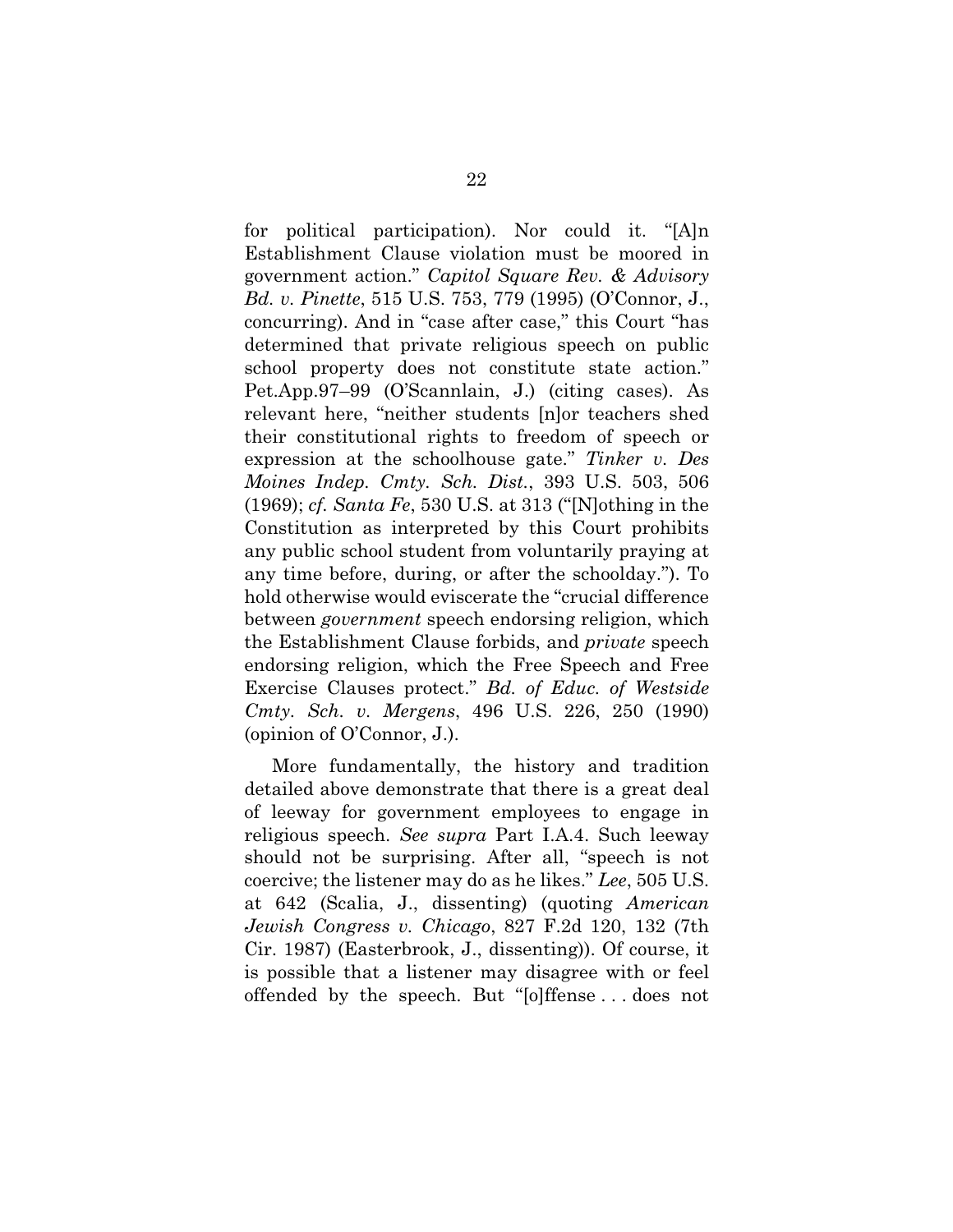equate to coercion." *Town of Greece,* 572 U.S. at 589. Thus, even "legislative bodies do not engage in impermissible coercion merely by exposing constituents to prayer they would rather not hear and in which they need not participate." *Id.* at 590. There is no reason the rule should be different with respect to the actions of a single government employee, especially when he is "sp[eaking] as a private citizen." Pet.App.17.

To be sure, such speech can become problematic "when—in connection with an acknowledgment of religion that by itself is noncoercive—an individual is *required* to participate in religious activities." U.S. Amicus Brief at 24, *Lee*, 550 U.S. 577 (No. 90-1014) (emphasis added). But where "a person is not required to witness" religious expression, he has not been coerced. *Id.* at 25. Thus, for example, this Court has upheld state "release time" programs, "which permit . . . public schools to release students during the day so that they may leave the school buildings and school grounds to go to religious centers for religious instruction or devotional exercises." *Zorach v. Clauson*, 343 U.S. 306, 308 (1952). Programs of this sort are constitutional precisely because they do not require students to participate in the religious programming. *See id.* 

Ultimately, by "welcom[ing] legislative prayer and other ceremonial acknowledgements of religion, even though they were undoubtedly aware that individual legislators or others might choose to be absent during them," the Framers "set an example of common sense." U.S. Amicus Brief at 25, *Lee*, 550 U.S. 577 (No. 90- 1014)*.* This common sense understanding recognizes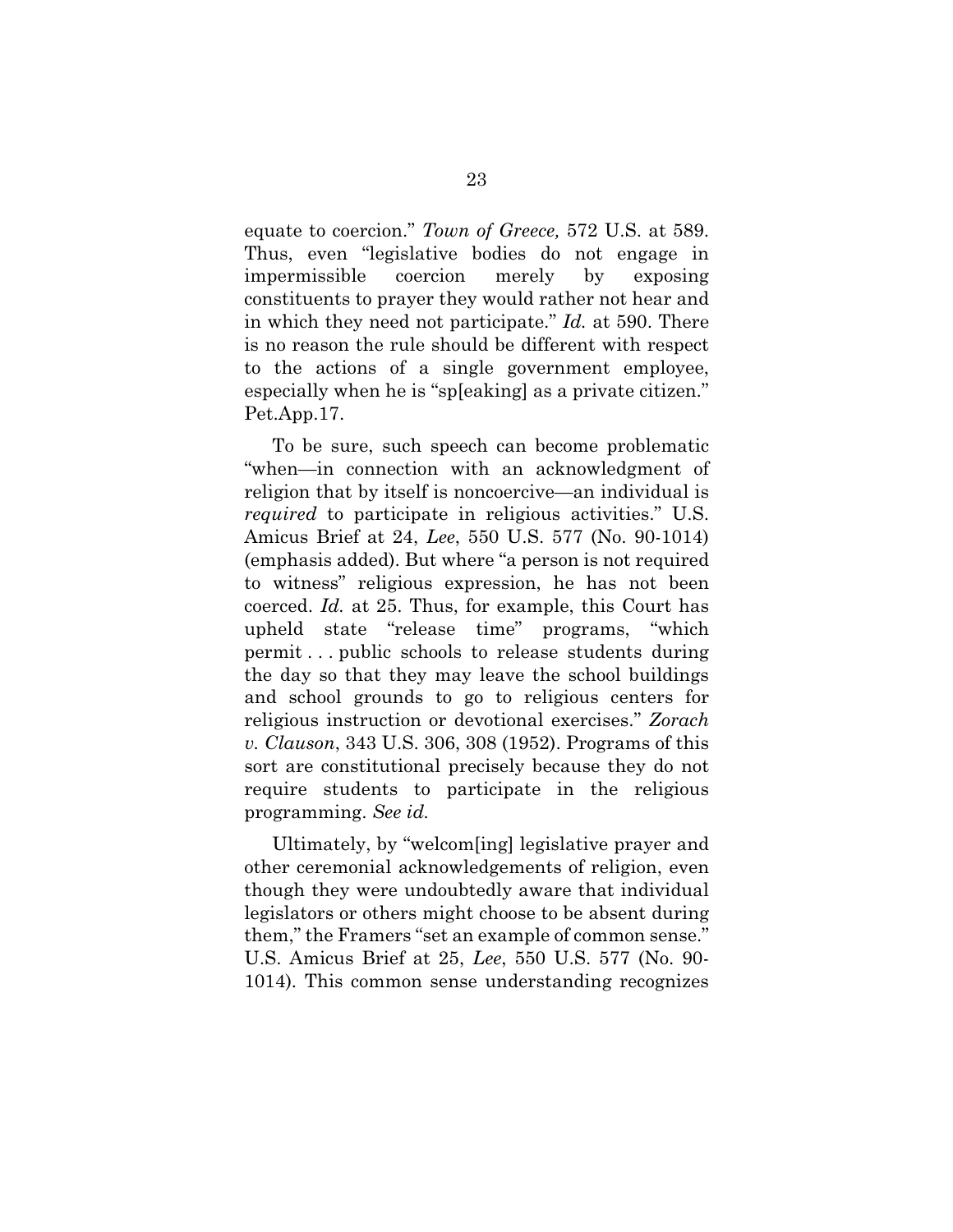that the protections afforded by the Free Exercise Clause may expose citizens "to a volley of views" some from government employees—"that may give offense." *Id.* at 26. But as with the Free Speech Clause, the Religion Clauses presuppose that those citizens will demonstrate "some minimal degree of individual tolerance" for views that they do not share and which they are free "to ignore." *Id.* at 25–26. The government crosses the line, however, when it compels an individual to listen to religious views on pain of penalty or legal repercussions. At that point, the speech ceases to be religious expression protected by the Free Exercise Clause, and becomes government coercion prohibited by the Establishment Clause.

**B.** Nothing in this Court's school prayer cases is to the contrary. Those cases reflect an understandable concern for students compelled to participate in religious speech either uttered by government officials or made pursuant to official government policy. For instance, in *Engel v. Vitale*, the Court held that a New York school board violated the Establishment Clause by directing that a prayer to "Almighty God" be said aloud in each class at the beginning of the school day. 370 U.S. 421, 422, 429–30 (1962). That prayer was drafted by state officials and imposed on teachers and students as part of an official policy. *Id.* at 422–23.

Likewise, in *Lee v. Weisman*, this Court concluded that public school officials "in effect required participation in a religious exercise" by "including clerical members who offer prayers as part of [an] official school graduation ceremony." 505 U.S. at 580, 594. The Court held that this violated the Establishment Clause because of "the school district's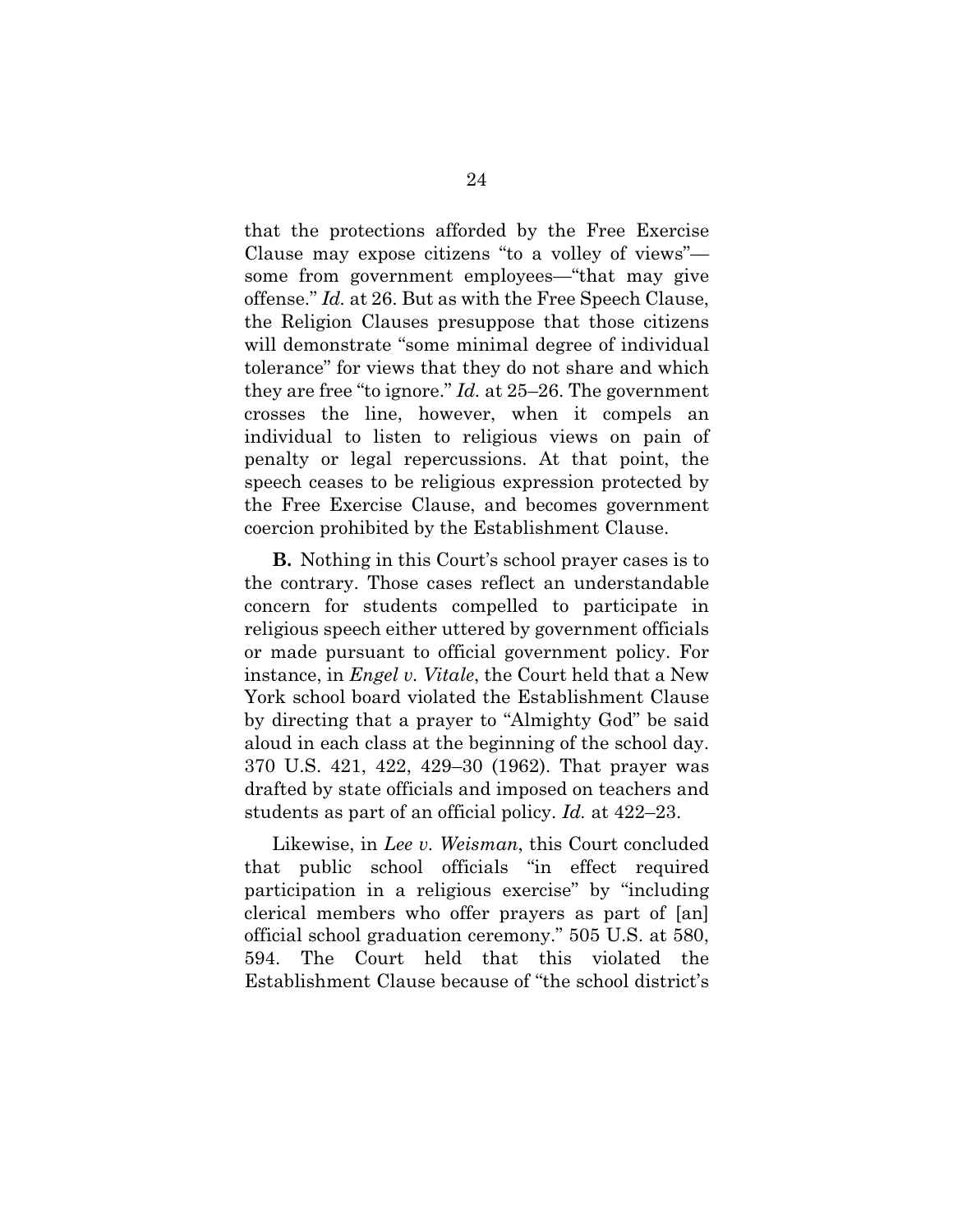supervision and control" over the prayer process and because "participation in the state-sponsored religious activity [was] in a fair and real sense obligatory." *Id.*  at 586. Though the school did not go so far as to dictate the exact wording of the prayer (as in *Engel*), the school's principal decided that a benediction should be given, selected a rabbi to give the benediction, and provided the rabbi with guidelines regarding the content of the invocation. *Id.* at 587–88.

Finally, in *Santa Fe*, 530 U.S. 290, this Court's decision was again premised on the notion that the prayer at issue involved compelled exposure to *government* speech. According to the Court, a prayer delivered "over the school's public address system, by a speaker representing the student body, under the supervision of school faculty, and pursuant to a school policy that explicitly and implicitly encourages public prayer—is not properly characterized as 'private' speech." *Id.* at 310.

**C.** Kennedy's religious exercise falls comfortably within the framework outlined above. Most importantly, there can be no dispute that his prayer is "properly characterized as 'private' speech." *Id.* School officials did not compose, control, or direct his prayer; rather, they purported to prohibit it. *Cf. Engel*, 370 U.S. at 422–23; *Lee*, 505 U.S. at 580; *Santa Fe*, 530 U.S. at 310. And the speech at issue involved a "brief, quiet" prayer in the aftermath of a football game, JA148–49, not an address over an intercom, at a ceremony, or in a classroom. *Cf. Santa Fe*, 530 U.S. at 310; *Lee*, 505 U.S. at 580; *Engel*, 370 U.S. at 422–23. In short, as the panel below conceded, Kennedy prayed "as a private citizen." Pet.App.17.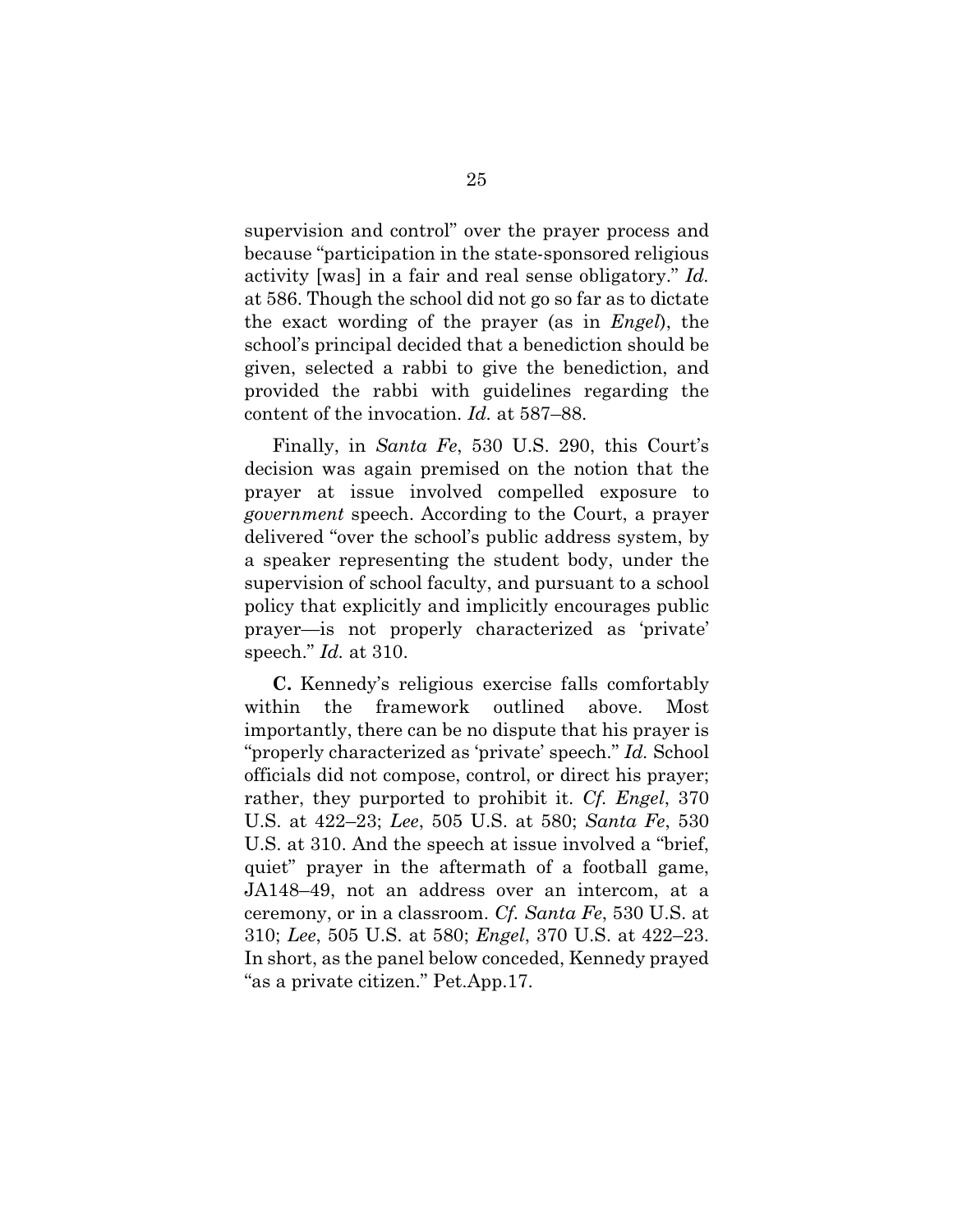Moreover, the record reflects a complete absence of coercion. Kennedy's prayers were not uttered to a captive audience, but rather in the midst of a postgame scrum, when players, students, or fans were free to go about their business or ignore him entirely. *Cf. Engel*, 370 U.S. at 422–23; *Santa Fe*, 530 U.S. at 310; *Lee* 505 U.S. at 580. And Kennedy's players were never asked (let alone required) to join in or even listen to his personal religious expression. *Cf. Engel*, 370 U.S. at 422–23; *Lee*, 505 U.S. at 580; *Santa Fe*, 530 U.S. at 310.

Of course, if Kennedy had used his authority as an assistant coach to penalize students for not participating in or listening to his prayer—for example, by benching a player—he would have violated the First Amendment. In that scenario, religious conformity would have been the price of playing time. But that is not what happened here. To be sure, the record includes second-hand testimony that one student "'felt he wouldn't get to play as much if he didn't participate'" in Kennedy's prayers. Pet.App.4.4 But there is no evidence that any such penalty was ever imposed or even remotely contemplated. Indeed, there were multiple occasions when no students joined Kennedy's personal prayer, which belies any notion that participation was a condition of playing time. *E.g.*, Pet.App.4, 10.

1

<sup>4</sup> Moreover, that complaint involved pre-game, locker-room prayers not at issue in this litigation. Pet. Br. 44–45.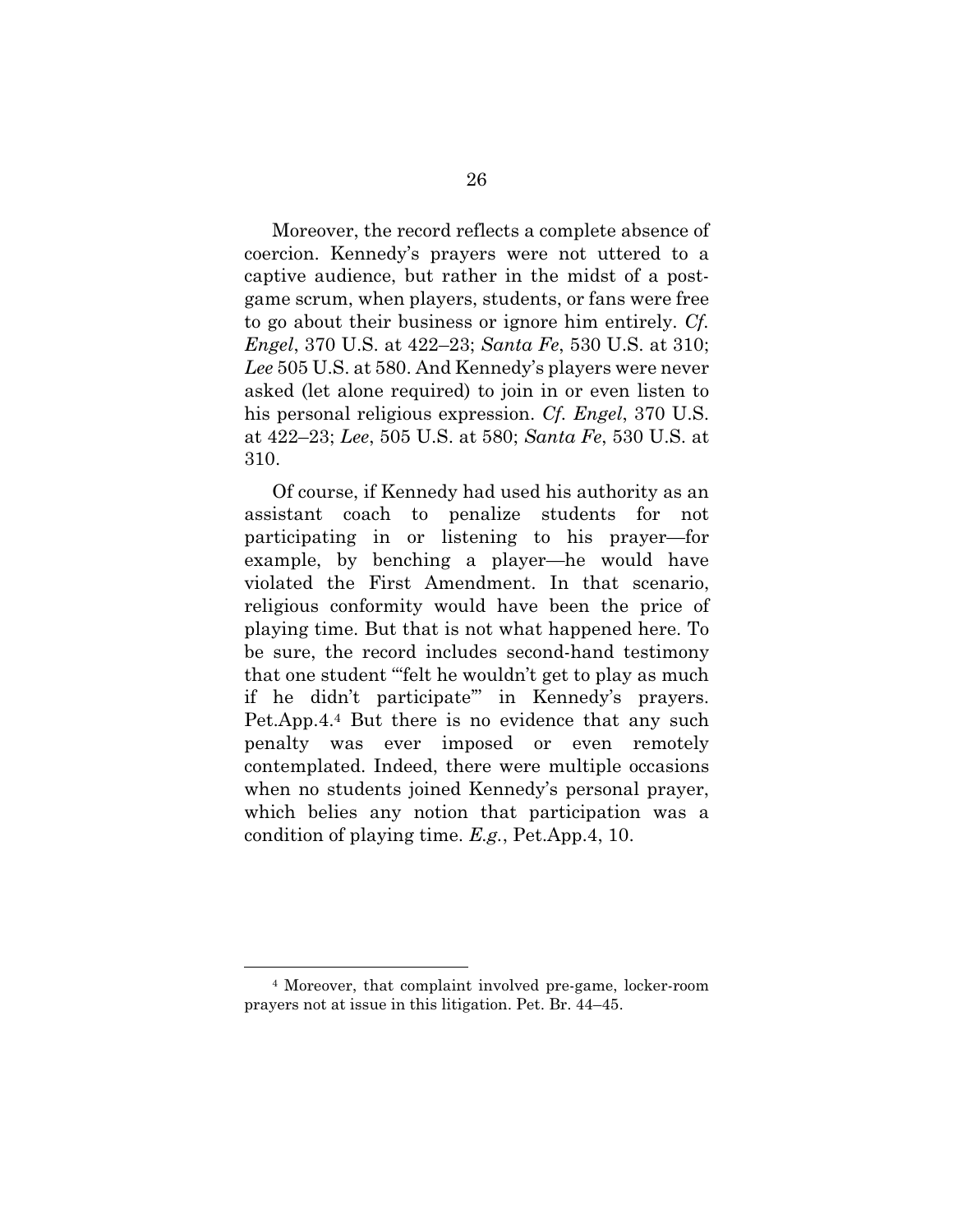### **III. FAILURE TO READ THE RELIGION CLAUSES TO COMPLEMENT ONE ANOTHER THREATENS IMPORTANT CIVIC TRADITIONS**

Failure to "address the tension between the Free Exercise Clause and the Establishment Clause" created by the Ninth Circuit's decision could have effects well beyond the facts of this case. Pet.App.109 (Ikuta, J.). If even post-game, private prayer by "private citizen[s]" on a high-school football field is constitutionally suspect, Pet.App.17, real questions arise as to the permissibility of private prayer at other events hosted on government property or in conjunction with government officials. Those questions are of particular concern to the Legion, as it routinely participates in such events—each and every one of which begins with a prayer or invocation.

Consistent with its federal charter, the Legion seeks "to uphold and defend the Constitution" and to promote "mutual helpfulness and service to . . . country." 36 U.S.C. § 21702. A significant Legion tradition is its Boys State programs, which teach the rights, privileges, and responsibilities of citizenship to public school students selected by public school guidance counselors and other school officials. These programs take place in all but one state and often involve private prayer on public property. In Iowa, for example, Boys State is held at Camp Dodge Joint Maneuver Training Center, which serves as the headquarters for the Iowa National Guard. The training day begins with an invocation and ends with a benediction. And, in Virginia, Boys State is now held at a public university. Each morning includes a twenty-minute, non-denominational religious service,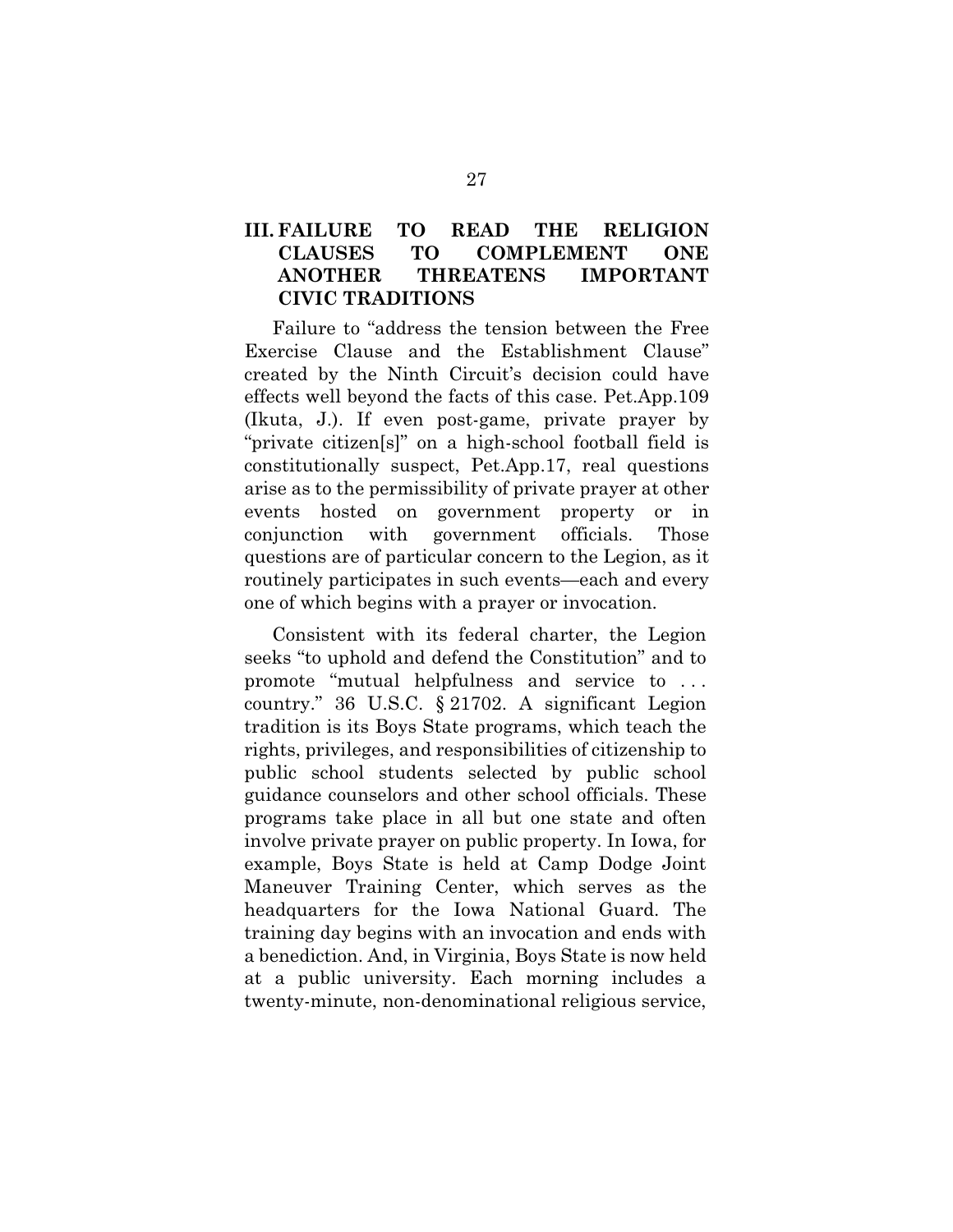and state officials, including the governor, lieutenant governor, attorney general, and other cabinet level officials and judges have been in attendance.

The Legion also seeks "to preserve the memories and incidents of the 2 World Wars and the other great hostilities fought to uphold democracy" and "to consecrate the efforts of its members to mutual helpfulness and service to their country." 36 U.S.C. § 21702. To fulfill these charges, the Legion hosts myriad events each year. Some of these events are national in scale. Others are local. But for over a hundred years, all have included invocations—often on public property, and often with government officials present.5

The Ninth Circuit's holding threatens these traditions, because it "weaponizes the Establishment Clause to defeat the Free Exercise claim[s] of [individuals] who pray  $\left[$  'as ... private citizen  $\left[$ ss]." Pet.App.78–79 (O'Scannlain, J.). If the Establishment Clause bars private, post-game prayer on a highschool football field, it could also be read to preclude invocations at the Legion's Boys State programs or the memorial ceremonies described above. To be sure, those invocations are given by private citizens. But under the Ninth Circuit's logic, it could be "reasonable" for government officials to fear that permitting these prayers might give rise to "liability

1

<sup>5</sup> For example, at the 1939 Armistice Day remembrance at Arlington National Cemetery, a pastor opened the Legion-led ceremony with a prayer. And in June 1992, the Legion helped guide ceremonies to dedicate the Korean War Veterans Memorial on the National Mall, where the event began with an invocation and ended with the singing of "God Bless America."